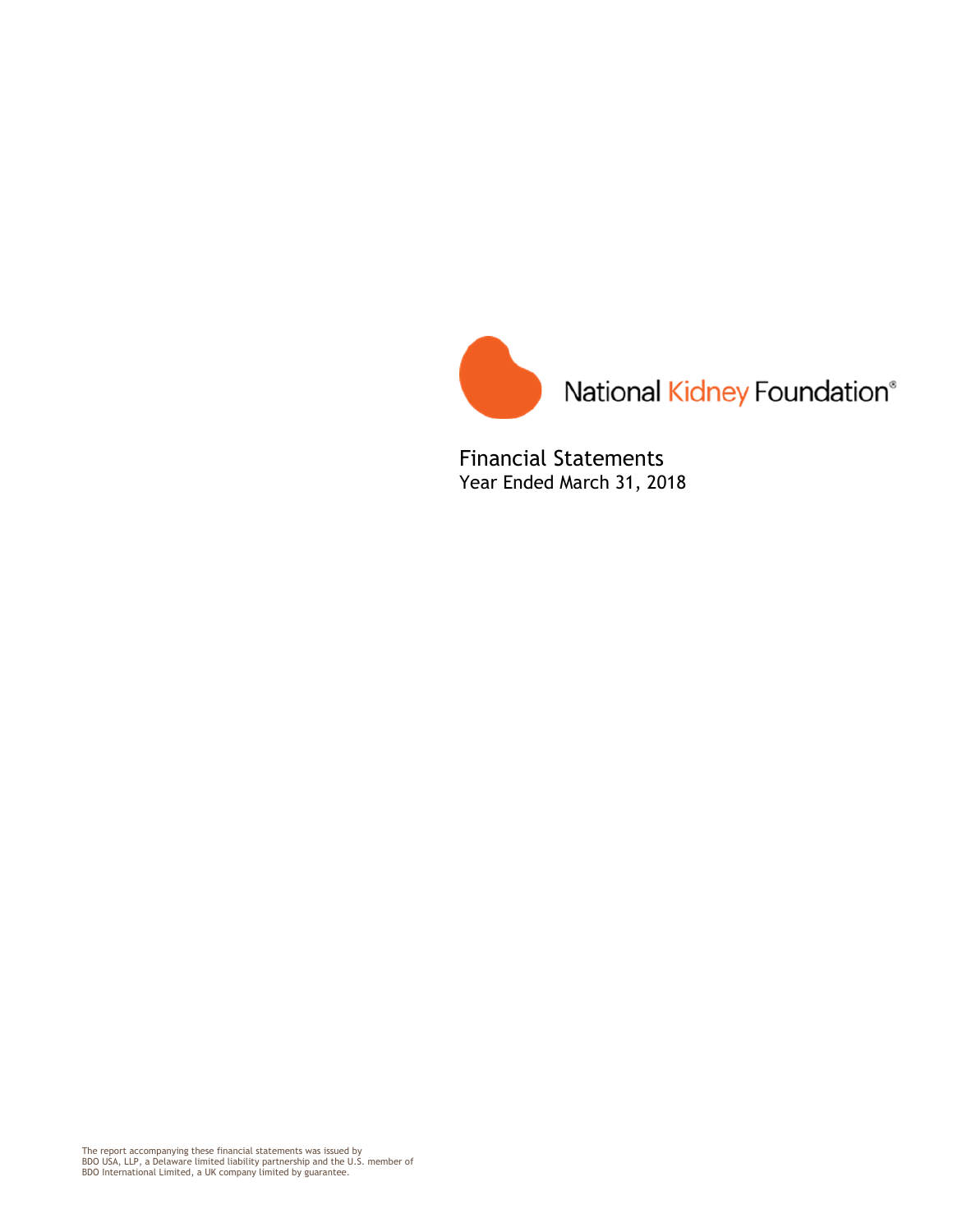

Financial Statements Year Ended March 31, 2018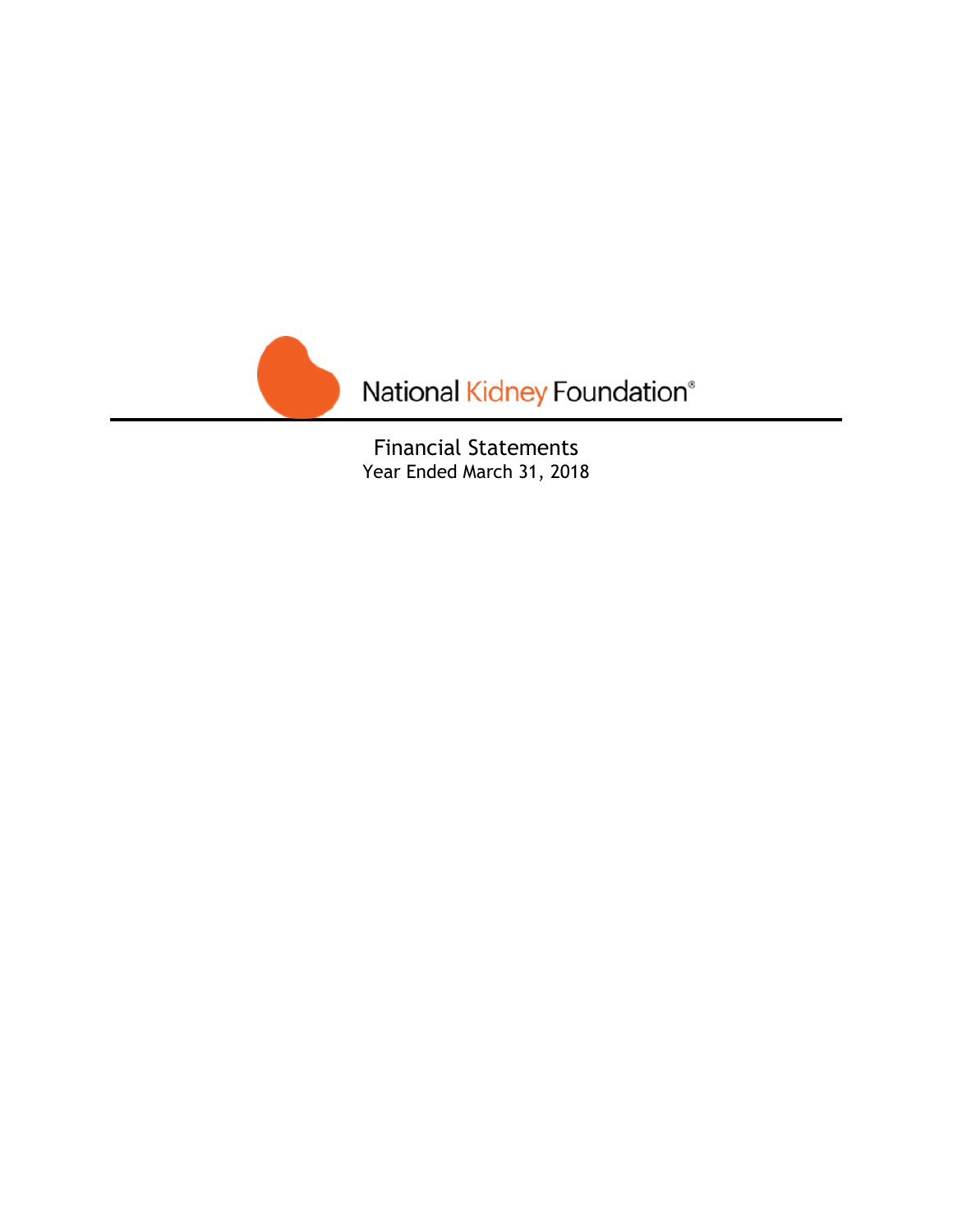## **Contents**

| <b>Independent Auditor's Report</b>                                | $3 - 4$ |
|--------------------------------------------------------------------|---------|
| <b>Financial Statements</b>                                        |         |
| Balance Sheet as of March 31, 2018                                 | 5       |
| Statement of Activities for the Year Ended March 31, 2018          | $6 - 7$ |
| Statement of Cash Flows for the Year Ended March 31, 2018          | 8       |
| Statement of Functional Expenses for the Year Ended March 31, 2018 | 9       |
| Notes to Financial Statements                                      | 10-25   |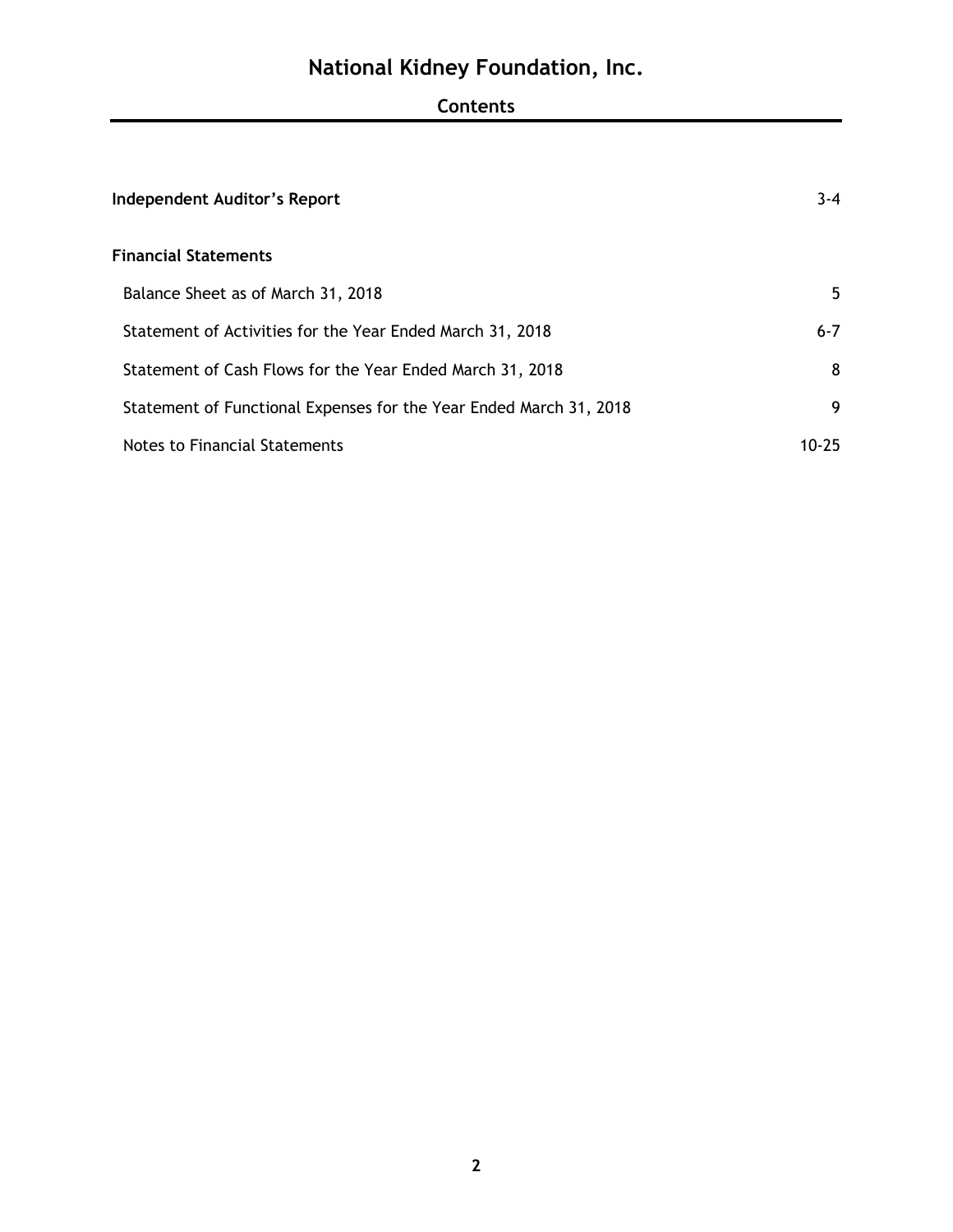

### **Independent Auditor's Report**

The Board of Directors National Kidney Foundation, Inc. New York, New York

#### *Report on the Financial Statements*

We have audited the accompanying financial statements of the National Kidney Foundation, Inc. (the Foundation), which are comprised of the balance sheet as of March 31, 2018, and the related statements of activities, cash flows and functional expenses for the year then ended, and the related notes to the financial statements.

#### *Management's Responsibility for the Financial Statements*

Management is responsible for the preparation and fair presentation of these financial statements in accordance with accounting principles generally accepted in the United States of America; this includes the design, implementation, and maintenance of internal control relevant to the preparation and fair presentation of financial statements that are free from material misstatement, whether due to fraud or error.

#### *Auditor's Responsibility*

Our responsibility is to express an opinion on these financial statements based on our audit. We conducted our audit in accordance with auditing standards generally accepted in the United States of America. Those standards require that we plan and perform the audit to obtain reasonable assurance about whether the financial statements are free from material misstatement.

An audit involves performing procedures to obtain audit evidence about the amounts and disclosures in the financial statements. The procedures selected depend on the auditor's judgment, including the assessment of the risks of material misstatement of the financial statements, whether due to fraud or error. In making those risk assessments, the auditor considers internal control relevant to the entity's preparation and fair presentation of the financial statements in order to design audit procedures that are appropriate in the circumstances, but not for the purpose of expressing an opinion on the effectiveness of the entity's internal control. Accordingly, we express no such opinion. An audit also includes evaluating the appropriateness of accounting policies used and the reasonableness of significant accounting estimates made by management, as well as evaluating the overall presentation of the financial statements.

We believe that the audit evidence we have obtained is sufficient and appropriate to provide a basis for our audit opinion.

BDO USA, LLP, a Delaware limited liability partnership, is the U.S. member of BDO International Limited, a UK company limited by guarantee, and forms part of the international BDO network of independent member firms.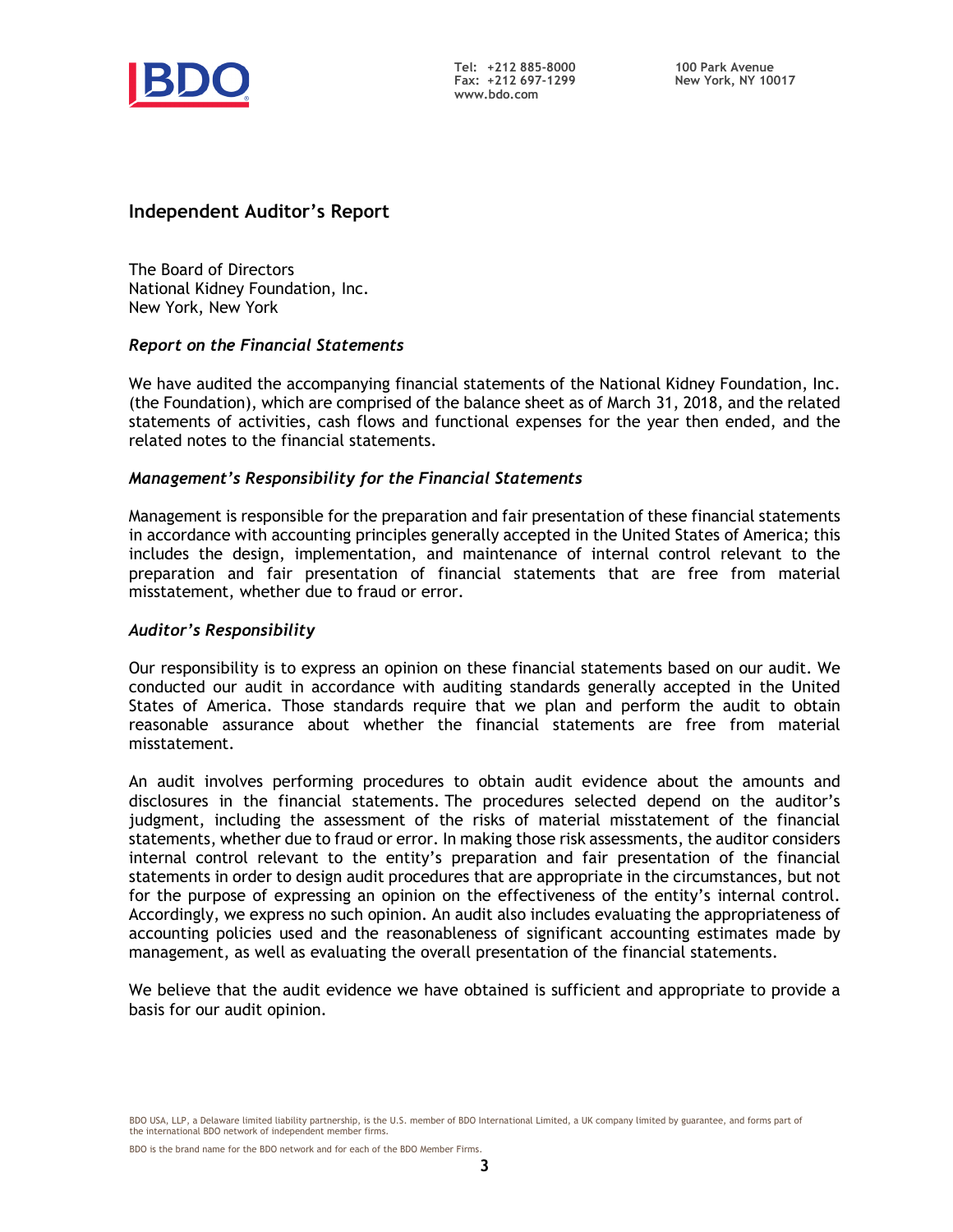

#### *Opinion*

In our opinion, the financial statements referred to above present fairly, in all material respects, the financial position of the National Kidney Foundation, Inc. as of March 31, 2018, and the results of its operations and its cash flows for the year then ended, in accordance with accounting principles generally accepted in the United States of America.

#### *Report on Summarized Comparative Information*

We have previously audited the Foundation's 2017 financial statements and our report, dated July 25, 2017, expressed an unmodified opinion on those audited financial statements. In our opinion, the summarized comparative information presented herein as of and for the year ended March 31, 2017 is consistent, in all material respects, with the audited financial statements from which it has been derived.

BDO US1, LLP

July 27, 2018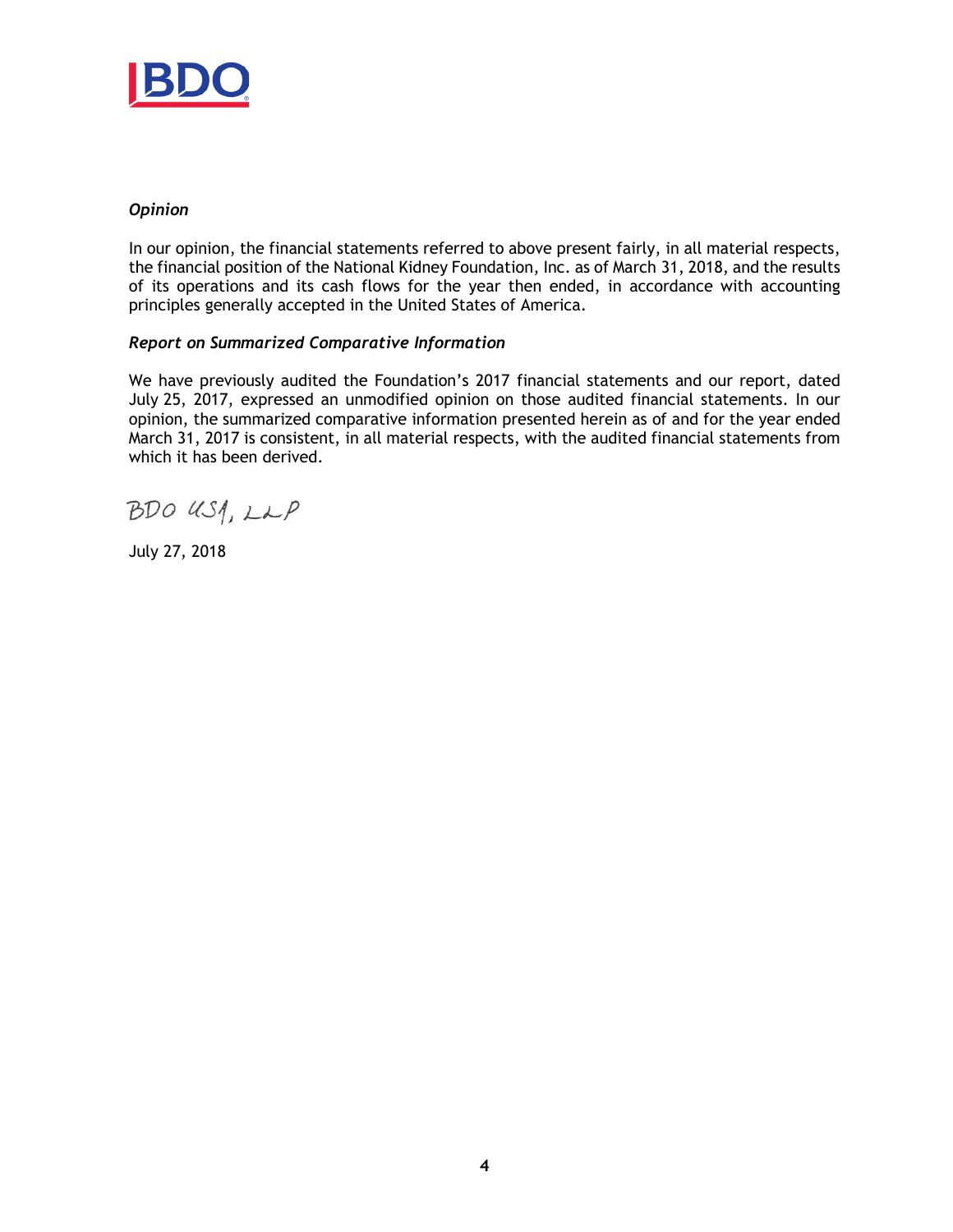## **Balance Sheet (with comparative totals for 2017)**

| March 31,                                                                                                                                                                                       | 2018                            | 2017                   |
|-------------------------------------------------------------------------------------------------------------------------------------------------------------------------------------------------|---------------------------------|------------------------|
| <b>Assets</b>                                                                                                                                                                                   |                                 |                        |
| <b>Current Assets</b><br>Cash and cash equivalents<br>Investments, at fair value (Notes 3 and 4)<br>Investments held under split-interest agreements (Notes 3, 4                                | \$<br>3,088,139 \$<br>7,765,967 | 1,833,170<br>5,388,505 |
| and $7)$<br>Due from Affiliates, principally share of Affiliate                                                                                                                                 | 115,262                         | 130,019                |
| contributions, less allowance for uncollectible amounts of<br>\$142,026 and \$212,090 for 2018 and 2017, respectively (Note 5)<br>Other receivables, less allowance for uncollectible amount of | 248,181                         | 637,391                |
| \$323,350 and \$316,568 for 2018 and 2017, respectively (Note 5)<br>Prepaid expenses and other current assets                                                                                   | 2,098,175<br>1,491,119          | 4,708,829<br>1,229,500 |
| <b>Total Current Assets</b>                                                                                                                                                                     | 14,806,843                      | 13,927,414             |
| Investments, at fair value (Notes 3 and 4)<br>Investments held under split-interest agreements, net of current                                                                                  | 1,938,092                       | 1,252,948              |
| portion (Notes 3, 4 and 7)<br>Other receivables, net of current portion and discount for                                                                                                        | 285,144                         | 298,479                |
| present value (Note 5)                                                                                                                                                                          | 246,012                         | 706,660                |
| Prepaid expenses and other assets, net of current portion                                                                                                                                       | 114,661                         | 101,238                |
| Fixed assets, net (Note 6)                                                                                                                                                                      | 211,759                         | 204,856                |
| Other investment (Note 16)                                                                                                                                                                      | 1,166,738                       |                        |
| Beneficial interest in a perpetual trust (Note 8)                                                                                                                                               | 2,225,166                       |                        |
| <b>Total Assets</b>                                                                                                                                                                             | \$<br>20,994,415 \$             | 16,491,595             |
| <b>Liabilities</b>                                                                                                                                                                              |                                 |                        |
| <b>Current Liabilities</b>                                                                                                                                                                      |                                 |                        |
| Accounts payable and accrued expenses                                                                                                                                                           | \$<br>2,427,350 \$              | 4,236,539              |
| Line of credit (Note 10)                                                                                                                                                                        |                                 | 3,700,000              |
| Payable to beneficiaries                                                                                                                                                                        | 35,882                          | 35,882                 |
| Deferred income (Note 9)                                                                                                                                                                        | 5,689,249                       | 4,433,655              |
| <b>Total Current Liabilities</b>                                                                                                                                                                | 8,152,481                       | 12,406,076             |
| Payable to beneficiaries, net of current portion                                                                                                                                                | 285,144                         | 298,479                |
| Deferred income, net of current portion (Note 9)                                                                                                                                                | 224,930                         | 169,217                |
| Accrued compensation                                                                                                                                                                            | 136,567                         | 114,324                |
| Deferred rent                                                                                                                                                                                   | 1,528,601                       | 1,250,692              |
| <b>Total Liabilities</b>                                                                                                                                                                        | 10,327,723                      | 14,238,788             |
| Commitments (Notes 7, 9, 10 and 12)                                                                                                                                                             |                                 |                        |
| Net Assets (Deficit) (Notes 14 and 15):                                                                                                                                                         |                                 |                        |
| Unrestricted                                                                                                                                                                                    | 3,264,753                       | (1,686,099)            |
| Temporarily restricted                                                                                                                                                                          | 3,427,969                       | 2,743,810              |
| Permanently restricted                                                                                                                                                                          | 3,973,970                       | 1,195,096              |
| <b>Total Net Assets</b>                                                                                                                                                                         | 10,666,692                      | 2,252,807              |
| <b>Total Liabilities and Net Assets</b>                                                                                                                                                         | \$<br>20,994,415 \$             | 16,491,595             |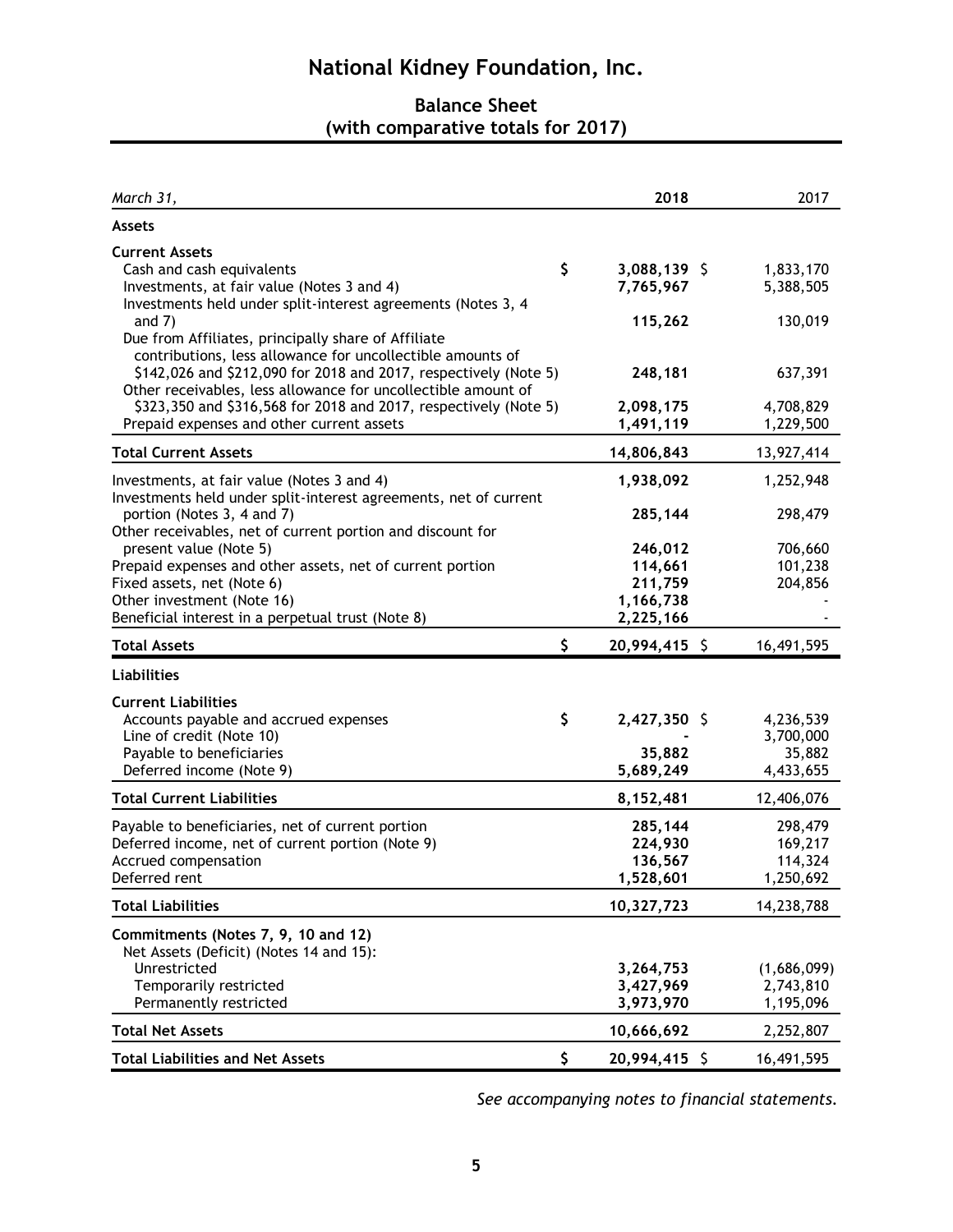## **Statement of Activities (with comparative totals for 2017)**

*Year ended March 31,*

|                                                                               |    |               | Temporarily | Permanently | Total         |            |  |  |
|-------------------------------------------------------------------------------|----|---------------|-------------|-------------|---------------|------------|--|--|
|                                                                               |    | Unrestricted  | Restricted  | Restricted  | 2018          | 2017       |  |  |
| <b>Support and Revenue</b>                                                    |    |               |             |             |               |            |  |  |
| Support from the public:                                                      |    |               |             |             |               |            |  |  |
| Received directly - contributions<br>Received indirectly - share of affiliate | Ś. | 10,813,488 \$ | 750,530 \$  | - \$        | 11,564,018 \$ | 7,497,632  |  |  |
| contributions                                                                 |    | 1,491,732     |             |             | 1,491,732     | 1,751,424  |  |  |
| Received indirectly - contributions                                           |    | 639,010       | 40,250      |             | 679,260       | 627,600    |  |  |
|                                                                               |    | 12,944,230    | 790,780     |             | 13,735,010    | 9,876,656  |  |  |
| Revenue from sales of donated vehicles                                        |    | 3,278,859     |             |             | 3,278,859     | 3,220,620  |  |  |
| Less cost of sales                                                            |    | 1,042,245     |             |             | 1,042,245     | 1,055,217  |  |  |
| Net Revenue from Sales of Donated Vehicles                                    |    | 2,236,614     |             |             | 2,236,614     | 2,165,403  |  |  |
| Revenue from special events                                                   |    | 12,986,175    |             |             | 12,986,175    | 13,349,783 |  |  |
| Less direct benefit to donor costs                                            |    | 1,295,806     |             |             | 1,295,806     | 1,443,188  |  |  |
| Net Revenue from Special Events                                               |    | 11,690,369    |             |             | 11,690,369    | 11,906,595 |  |  |
| <b>Total Support from the Public</b>                                          |    | 26,871,213    | 790,780     |             | 27,661,993    | 23,948,654 |  |  |
| Program service support and fees                                              |    | 11,078,733    |             |             | 11,078,733    | 11,009,109 |  |  |
| Rovalties                                                                     |    | 2,245,318     |             |             | 2,245,318     | 2,379,634  |  |  |
| Dues - professional members                                                   |    | 740,521       |             |             | 740,521       | 653,754    |  |  |
| Investment income, including realized and                                     |    |               |             |             |               |            |  |  |
| unrealized net gains                                                          |    | 1,279         | 643,872     | 38,298      | 683,449       | 694,038    |  |  |
| Other, net                                                                    |    | 671,850       |             |             | 671,850       | 798,745    |  |  |
| Net assets released from restrictions                                         |    | 826,883       | (826, 883)  |             |               |            |  |  |
| <b>Total Revenue</b>                                                          |    | 15,564,584    | (183, 011)  | 38,298      | 15,419,871    | 15,535,280 |  |  |
| <b>Total Support and Revenue</b>                                              | \$ | 42,435,797 \$ | 607,769 \$  | $38,298$ \$ | 43,081,864 \$ | 39,483,934 |  |  |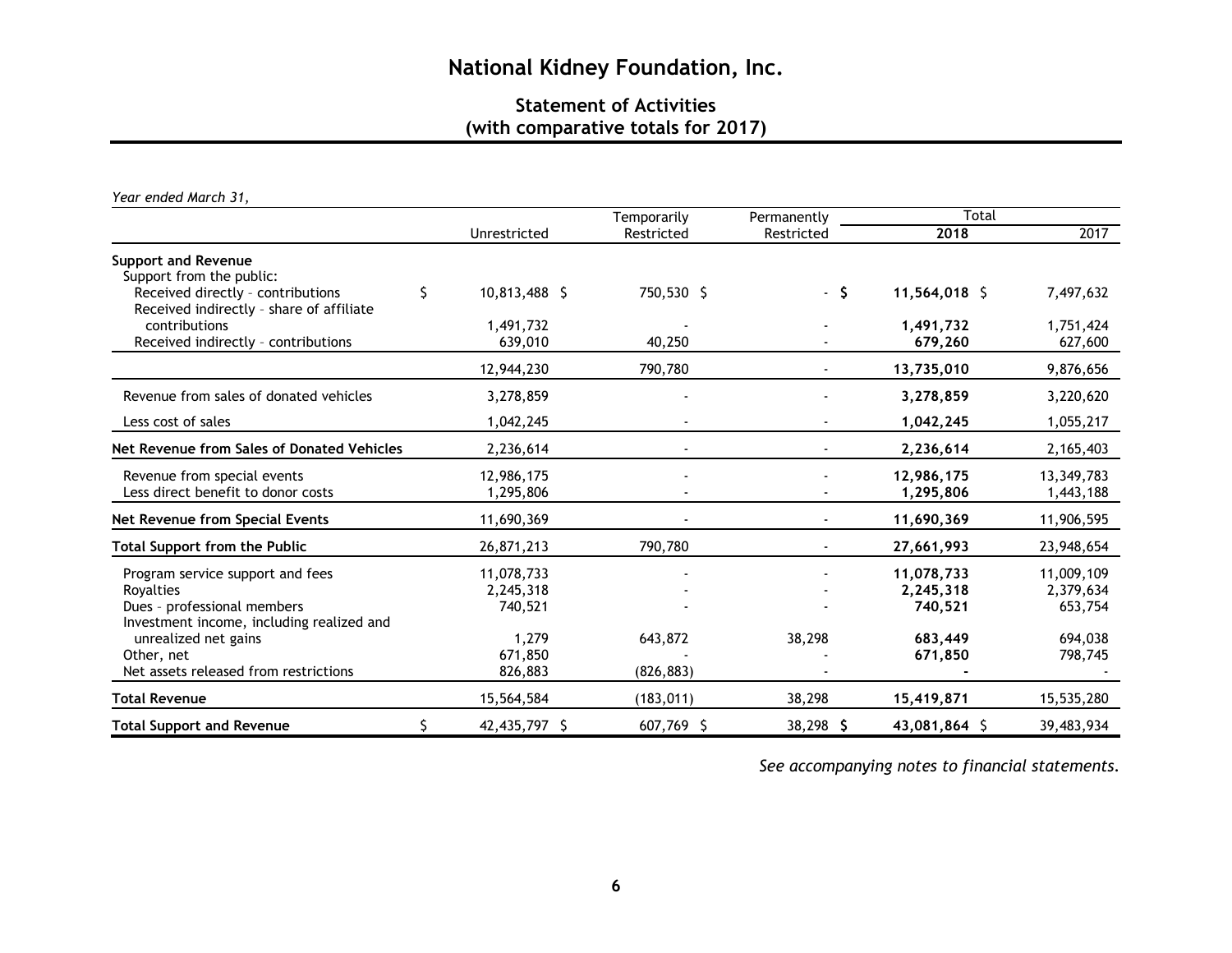## **Statement of Activities (with comparative totals for 2017)**

*Year ended March 31,* 

|                                         |    |              | Temporarily  | Permanently  | Total          |             |  |
|-----------------------------------------|----|--------------|--------------|--------------|----------------|-------------|--|
|                                         |    | Unrestricted | Restricted   | Restricted   | 2018           | 2017        |  |
| <b>Expenses</b>                         |    |              |              |              |                |             |  |
| Program services:                       |    |              |              |              |                |             |  |
| Research                                | \$ | 2,023,140 \$ | $-5$         | - \$         | $2,023,140$ \$ | 2,336,113   |  |
| Public health education                 |    | 3,224,549    |              |              | 3,224,549      | 3,427,041   |  |
| Professional education                  |    | 11,914,204   |              |              | 11,914,204     | 12,701,016  |  |
| Patient services                        |    | 3,766,563    |              |              | 3,766,563      | 4, 147, 462 |  |
| Community services and assistance to    |    |              |              |              |                |             |  |
| affiliates                              |    | 9,592,784    |              |              | 9,592,784      | 10,413,052  |  |
| <b>Total Program Services</b>           |    | 30,521,240   |              |              | 30,521,240     | 33,024,684  |  |
| Supporting services:                    |    |              |              |              |                |             |  |
| Fundraising                             |    | 3,373,886    |              |              | 3,373,886      | 3,272,587   |  |
| Management and general                  |    | 3,413,517    |              |              | 3,413,517      | 4,229,679   |  |
| <b>Total Supporting Services</b>        |    | 6,787,403    |              |              | 6,787,403      | 7,502,266   |  |
| <b>Total Expenses</b>                   |    | 37,308,643   |              |              | 37,308,643     | 40,526,950  |  |
| Inherent contribution (Note 15)         |    | (176, 302)   | 76,390       | 2,740,576    | 2,640,664      |             |  |
| <b>Change in Net Assets</b>             |    | 4,950,852    | 684,159      | 2,778,874    | 8,413,885      | (1,043,016) |  |
| Net Assets (Deficit), beginning of year |    | (1,686,099)  | 2,743,810    | 1,195,096    | 2,252,807      | 3,295,823   |  |
| Net Assets, end of year                 |    | 3,264,753 \$ | 3,427,969 \$ | 3,973,970 \$ | 10,666,692 \$  | 2,252,807   |  |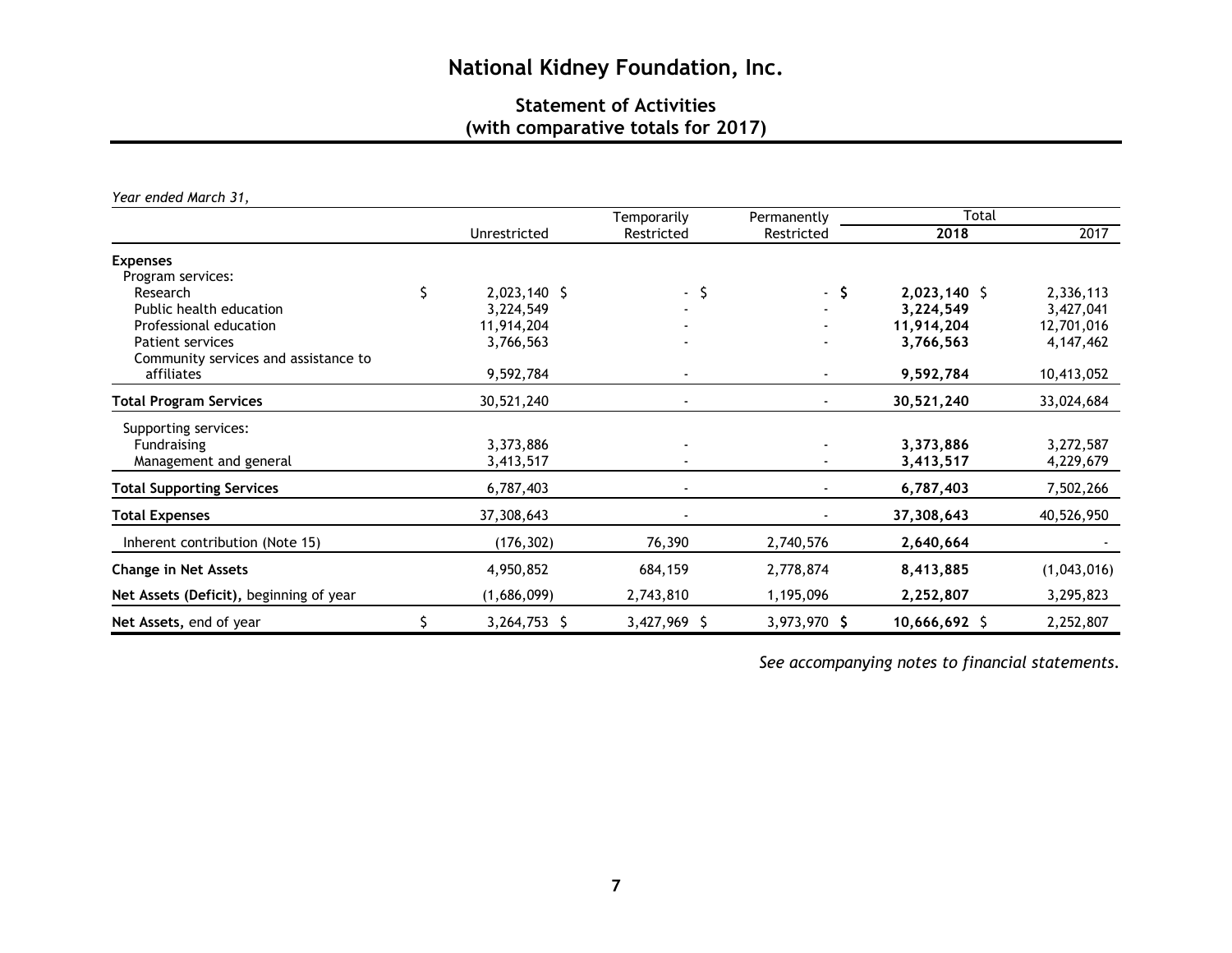## **Statement of Cash Flows (with comparative totals for 2017)**

| Year ended March 31,                                                                       | 2018                    | 2017                      |
|--------------------------------------------------------------------------------------------|-------------------------|---------------------------|
| <b>Cash Flows from Operating Activities</b><br>Change in net assets                        | \$<br>8,413,885 \$      | (1,043,016)               |
| Adjustments to reconcile change in net assets to net cash<br>used in operating activities: |                         |                           |
| Depreciation and amortization                                                              | 144,648                 | 141,849                   |
| Allowance for uncollectible accounts                                                       | (63, 282)               | (26, 194)                 |
| Net realized and unrealized gains on investments                                           | (486, 342)              | (538, 429)                |
| <b>Donated stocks</b>                                                                      | (2,669,284)             | (165, 402)                |
| Contribution of beneficial interest in charitable                                          |                         |                           |
| remainder trust                                                                            | (2, 186, 868)           |                           |
| Contribution of other investment                                                           | (1, 166, 738)           |                           |
| (Increase) decrease in assets:                                                             |                         |                           |
| Due from affiliates<br>Other receivables                                                   | 389,210                 | 100,954                   |
| Prepaid expenses and other current assets                                                  | 3,134,584<br>(275, 042) | (2,625,604)<br>(281, 547) |
| Increase (decrease) in liabilities:                                                        |                         |                           |
| Accounts payable and accrued expenses                                                      | (1,809,189)             | 638,296                   |
| Deferred income                                                                            | 1,311,307               | (966, 205)                |
| Deferred rent                                                                              | 277,909                 | 749,162                   |
| Payable to beneficiaries                                                                   | (13, 335)               | (13,075)                  |
| Accrued compensation                                                                       | 22,243                  | (67, 706)                 |
| Net Cash Provided by (Used in) Operating Activities                                        | 5,023,706               | (4,096,917)               |
| <b>Cash Flows from Investing Activities</b>                                                |                         |                           |
| Purchases of fixed assets                                                                  | (151, 551)              | (65, 630)                 |
| Proceeds from sale of investments                                                          | 511,543                 | 2,886,469                 |
| Purchases of investments                                                                   | (428, 729)              | (2,635,405)               |
| Net Cash (Used in) Provided by Investing Activities                                        | (68, 737)               | 185,434                   |
| <b>Cash Flows from Financing Activities</b>                                                |                         |                           |
| Proceeds from line of credit                                                               |                         | 3,700,000                 |
| Repayments on line of credit                                                               | (3,700,000)             |                           |
| Net Cash (Used in) Provided by Financing Activities                                        | (3,700,000)             | 3,700,000                 |
|                                                                                            |                         |                           |
| Net Increase (Decrease) in Cash and Cash Equivalents                                       | 1,254,969               | (211, 483)                |
| Cash and Cash Equivalents, beginning of year                                               | 1,833,170               | 2,044,653                 |
| Cash and Cash Equivalents, end of year                                                     | 3,088,139               | 1,833,170                 |
| Supplemental Disclosure of Cash Flow Information<br>Cash paid for interest                 | \$<br>78,268 \$         | 48,412                    |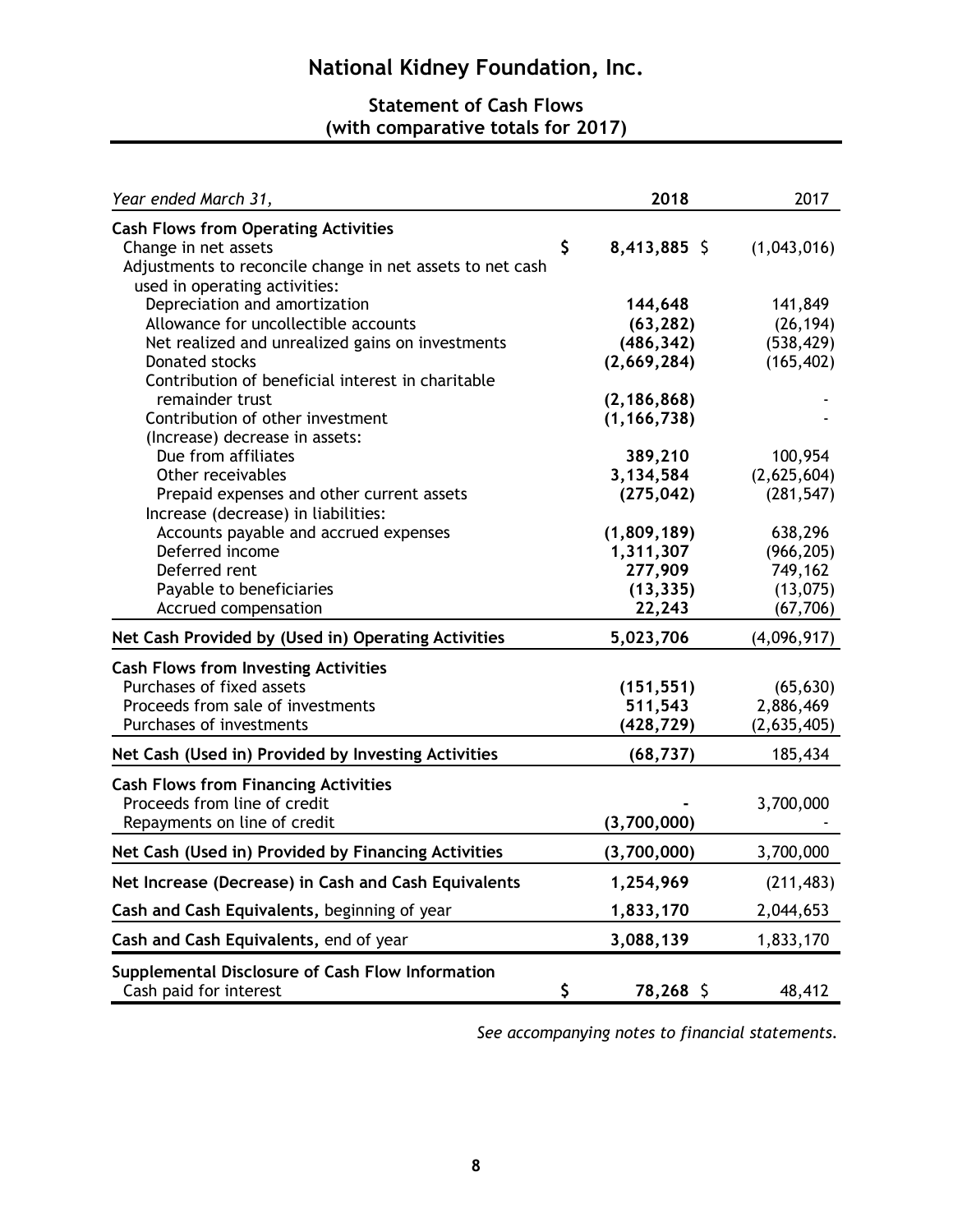## **Statement of Functional Expenses (with comparative totals for 2017)**

#### *Year ended March 31,*

|                                                                              | Program Services |                                   |                           |                         |                                                          |                  |              | <b>Supporting Services</b> |                                                                                                 | Total                               |               |               |
|------------------------------------------------------------------------------|------------------|-----------------------------------|---------------------------|-------------------------|----------------------------------------------------------|------------------|--------------|----------------------------|-------------------------------------------------------------------------------------------------|-------------------------------------|---------------|---------------|
|                                                                              | Research         | <b>Public Health</b><br>Education | Professional<br>Education | <b>Patient Services</b> | Community<br>Services and<br>Assistance to<br>Affiliates | Total            | Fundraising  | Management and<br>General  | Special Events,<br>Direct Benefit<br><b>Costs and Donated</b><br>Vehicles Costs and<br>Expenses | <b>Total Supporting</b><br>Services | 2018          | 2017          |
| Salaries<br>-Ŝ                                                               | $601,862$ \$     | 1,895,736 \$                      | 4,365,318 \$              | 1,716,003 \$            | 4,864,092 \$                                             | 13,443,011<br>-S | 503,780 \$   | 2,013,665 \$               | $-5$                                                                                            | 2,517,445                           | 15,960,456 \$ | 17,820,748    |
| Retirement benefits                                                          | 12,395           | 39,042                            | 89,901                    | 35,340                  | 100,173                                                  | 276,851          | 10,375       | 41,470                     |                                                                                                 | 51,845                              | 328,696       | 459,221       |
| Payroll taxes                                                                | 50,543           | 159,201                           | 366,592                   | 144,107                 | 408,478                                                  | 1,128,921        | 42,307       | 169,104                    |                                                                                                 | 211,411                             | 1,340,332     | 1,367,489     |
| Other employee benefits                                                      | 45,776           | 97,534                            | 639,025                   | 193,777                 | 592,426                                                  | 1,568,538        | 25,919       | 103,602                    |                                                                                                 | 129,521                             | 1,698,059     | 1,860,515     |
| Awards and grants                                                            | 547,135          |                                   |                           |                         |                                                          | 547,135          |              |                            |                                                                                                 |                                     | 547,135       | 721,498       |
| Patient financial assistance                                                 |                  |                                   |                           | 463,153                 |                                                          | 463,153          |              |                            |                                                                                                 |                                     | 463,153       | 699,754       |
| Professional fees and contract services                                      | 494,889          | 125,302                           | 2,567,812                 | 204,797                 | 352,950                                                  | 3,745,750        | 137,569      | 133,097                    | 218,493                                                                                         | 489,159                             | 4,234,909     | 4,380,120     |
| Office supplies and expenses                                                 | 13,018           | 46,249                            | 117,325                   | 73,365                  | 500,075                                                  | 750,032          | 39,096       | 48,620                     | 102,770                                                                                         | 190,486                             | 940,518       | 1,043,256     |
| Telephone                                                                    | 11,550           | 40,429                            | 65,889                    | 29,903                  | 85,879                                                   | 233,650          | 11,053       | 42,944                     |                                                                                                 | 53,997                              | 287,647       | 372,533       |
| Postage and shipping                                                         | 3,615            | 12,942                            | 60,285                    | 69,984                  | 96,427                                                   | 243,253          | 264,791      | 13,500                     |                                                                                                 | 278,291                             | 521,544       | 630,462       |
| <b>Building occupancy</b>                                                    | 125,234          | 440,335                           | 634,732                   | 294,885                 | 794,413                                                  | 2,289,599        | 117,016      | 467,727                    |                                                                                                 | 584,743                             | 2,874,342     | 2,195,844     |
| Equipment repairs and maintenance                                            | 35,453           | 124,656                           | 186,455                   | 83,934                  | 224,856                                                  | 655,354          | 248,943      | 132,411                    |                                                                                                 | 381,354                             | 1,036,708     | 962,140       |
| Insurance                                                                    | 10,536           | 37,046                            | 51,030                    | 25,901                  | 86,213                                                   | 210,726          | 9.845        | 39,351                     |                                                                                                 | 49,196                              | 259,922       | 222,399       |
| Printing and publications                                                    | 1,080            | 4,216                             | 797,382                   | 51,719                  | 73,470                                                   | 927,867          | 228,729      | 4,032                      |                                                                                                 | 232,761                             | 1,160,628     | 1,632,022     |
| Marketing and promotion                                                      | 6,283            | 31,092                            | 80,703                    | 30,576                  | 334,979                                                  | 483,633          | 504,192      | 23,466                     |                                                                                                 | 527,658                             | 1,011,291     | 1,196,061     |
| Conferences and meetings                                                     | 24,902           | 36,247                            | 1,327,254                 | 192,423                 | 693,244                                                  | 2,274,070        | 969,663      | 38,292                     | 974,543                                                                                         | 1,982,498                           | 4,256,568     | 4,517,779     |
| Meetings and travel                                                          | 8,085            | 26,281                            | 343,515                   | 77,303                  | 123,268                                                  | 578,452          | 74,519       | 27,260                     |                                                                                                 | 101,779                             | 680,231       | 700,012       |
| Cost of donated vehicles, provider fees                                      |                  |                                   |                           |                         |                                                          |                  |              |                            | 1,042,245                                                                                       | 1,042,245                           | 1,042,245     | 1,055,217     |
| Dues and subscriptions                                                       | 5,226            | 18,376                            | 38,635                    | 12,873                  | 79,172                                                   | 154,282          | 9,702        | 19,519                     |                                                                                                 | 29,221                              | 183,503       | 188,565       |
| Cost of goods sold                                                           |                  |                                   | 46,490                    |                         |                                                          | 46,490           |              |                            |                                                                                                 |                                     | 46,490        | 41,069        |
| Miscellaneous expenses                                                       | 19,191           | 67,480                            | 105,026                   | 51,529                  | 142,326                                                  | 385,552          | 170,438      | 71,679                     |                                                                                                 | 242,117                             | 627,669       | 816,802       |
|                                                                              |                  |                                   |                           |                         |                                                          |                  |              |                            |                                                                                                 |                                     |               |               |
|                                                                              | 2,016,773        | 3,202,164                         | 11,883,369                | 3,751,572               | 9,552,441                                                | 30,406,319       | 3,367,937    | 3,389,739                  | 2,338,051                                                                                       | 9,095,727                           | 39,502,046    | 42,883,506    |
| Depreciation and amortization                                                | 6,367            | 22,385                            | 30,835                    | 14,991                  | 40,343                                                   | 114,921          | 5,949        | 23,778                     |                                                                                                 | 29,727                              | 144,648       | 141,849       |
|                                                                              | 2,023,140        | 3,224,549                         | 11,914,204                | 3,766,563               | 9,592,784                                                | 30,521,240       | 3,373,886    | 3,413,517                  | 2,338,051                                                                                       | 9,125,454                           | 39,646,694    | 43,025,355    |
| Less direct benefit costs<br>Donated vehicles cost of sales and selling      |                  |                                   |                           |                         |                                                          |                  |              |                            | (1, 295, 806)                                                                                   | (1, 295, 806)                       | (1, 295, 806) | (1, 443, 188) |
| expenses                                                                     |                  |                                   |                           |                         |                                                          |                  |              |                            | (1,042,245)                                                                                     | (1,042,245)                         | (1,042,245)   | (1,055,217)   |
| <b>Total Expenses Reported by Function in</b><br>the Statement of Activities | 2,023,140 \$     | 3,224,549 \$                      | 11,914,204 \$             | 3,766,563 \$            | 9,592,784 \$                                             | 30,521,240       | 3,373,886 \$ | 3,413,517 \$               | $-5$                                                                                            | 6,787,403                           | 37,308,643 \$ | 40,526,950    |
| Current Year Percentages (%)                                                 | 5.42             | 8.64                              | 31.93                     | 10.10                   | 25.71                                                    | 81.81            | 9.04         | 9.15                       |                                                                                                 | 18.19                               | 100%          |               |
| Last Year's Percentages (%)                                                  | 5.76             | 8.46                              | 31.34                     | 10.23                   | 25.69                                                    | 81.48            | 8.08         | 10.44                      |                                                                                                 | 18.52                               |               | 100%          |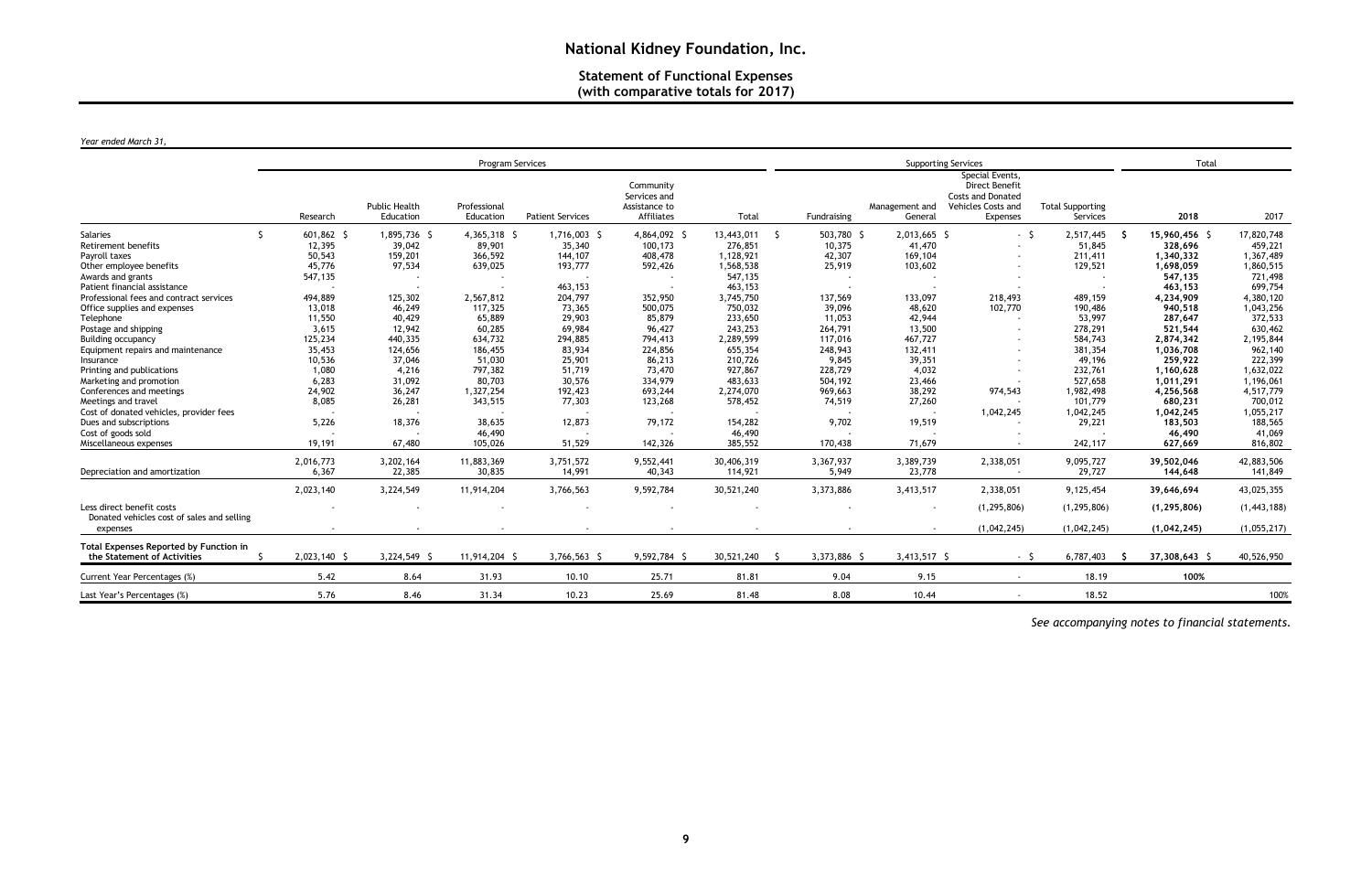### **1. Nature of Organization**

The National Kidney Foundation, Inc. (the Foundation), headquartered in New York City, is dedicated to the awareness, prevention, and treatment of kidney disease for hundreds of thousands of healthcare professionals, millions of patients and their families, and tens of millions of Americans at risk. The Foundation has a chartered network of 10 affiliated organizations (Affiliates) and 29 regional offices as of March 31, 2018 across the country to implement its mission to prevent kidney and urinary tract diseases, improve the health and well-being of individuals and families affected by these diseases, and increase the availability of all organs for transplantation. Founded in 1950 to address the critical impact of the diseases referred to above, the Foundation conducts nationwide educational campaigns about the role of the kidney in maintaining overall health, the importance of early detection, and organ donation and transplantation. Under the provisions of a charter with the Foundation, each Affiliate must meet certain requirements regarding organizational structure, program services, and fundraising.

On June 15, 2017, the Board of Directors of the National Kidney Foundation of Maryland, Inc. (NKF Maryland) voted to become a division of the Foundation. On August 31, 2017, all activities of NKF Maryland ceased with the exceptions of administrative actions necessary to terminate NKF Maryland's charter and distribute the remaining assets to the Foundation, all of which were accomplished on or before March 31, 2018.

On December 15, 2016, the Board of Directors of the National Kidney Foundation of West Tennessee (NKF West Tennessee) voted to become a division of the Foundation. On July 31, 2017, all activities of NKF West Tennessee ceased with the exception of administrative actions necessary to terminate NKF West Tennessee's charter and distribute the remaining assets to the Foundation, all of which were accomplished on or before March 31, 2018.

## **2. Summary of Significant Accounting Policies**

#### *(a) Basis of Accounting*

The financial statements have been prepared on the accrual basis of accounting.

#### *(b) Financial Statement Presentation*

The classification of a not-for-profit organization's net assets and its support, revenue and expenses is based on the existence or absence of donor-imposed restrictions. It requires that the amounts for each of the three classes of net assets, permanently restricted, temporarily restricted, and unrestricted, be displayed in a balance sheet and that the amounts of change in each of those classes of net assets be displayed in a statement of activities.

These classes are defined as follows:

(i) *Permanently Restricted* **–** These are net assets resulting from contributions and other inflows of assets whose use by the Foundation are limited by donor-imposed stipulations that neither expire by passage of time nor can be fulfilled or otherwise removed by actions of the Foundation.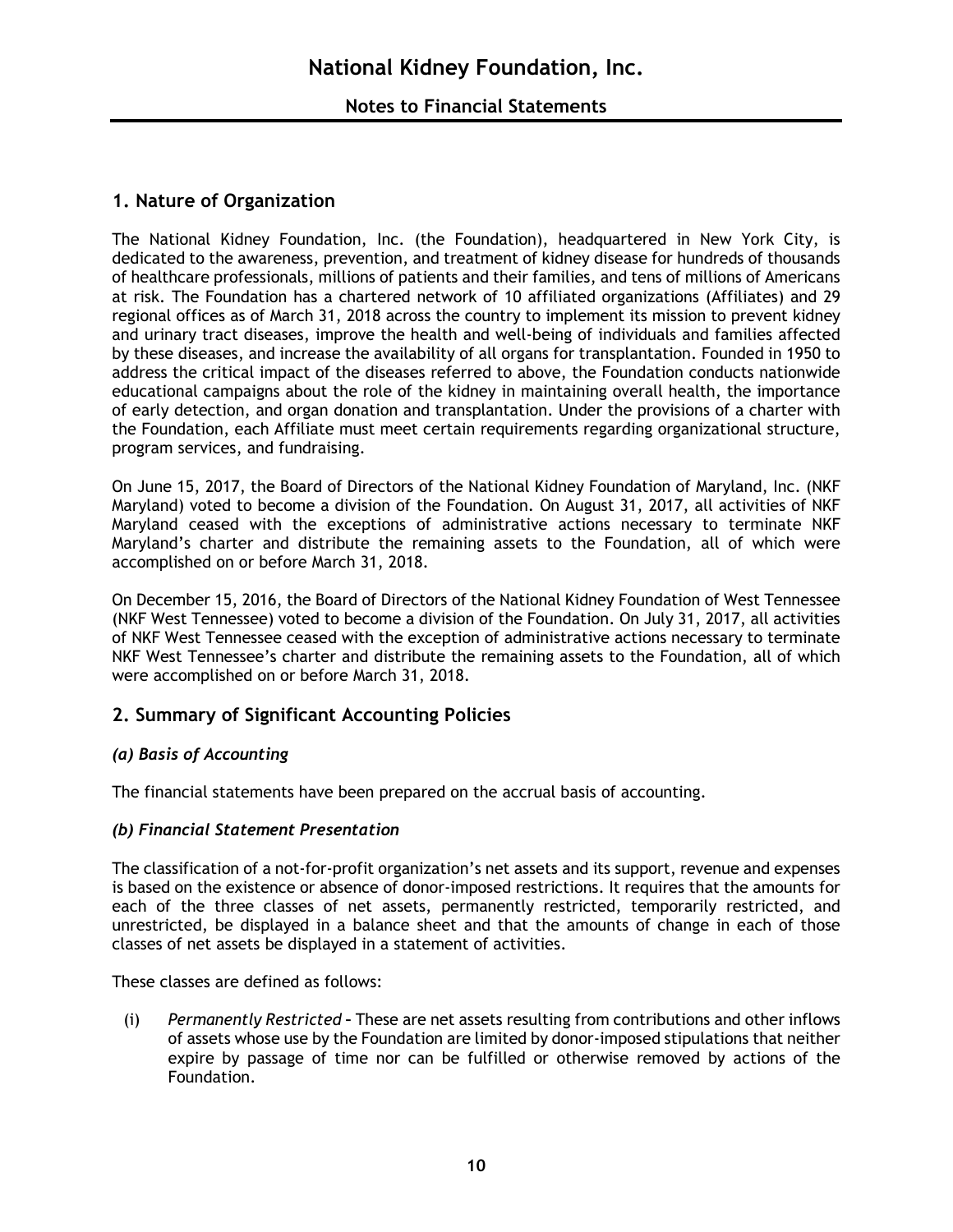- (ii) *Temporarily Restricted* **–** These are net assets resulting from contributions and other inflows of assets whose use by the Foundation are limited by donor-imposed stipulations that either expire by passage of time or can be fulfilled and removed by actions of the Foundation pursuant to those stipulations.
- (iii) *Unrestricted* **–** These are the portion of net assets that is neither permanently nor temporarily restricted by donor-imposed stipulations.

#### *(c) Cash and Cash Equivalents*

The Foundation considers highly liquid financial instruments, excluding cash held in trust or held as part of the investment portfolio, with maturities of three months or less when purchased to be cash equivalents.

From time to time, the Foundation's cash balances exceed the Federal Depository Insurance Coverage (FDIC) limit. The Foundation does not believe it is exposed to any significant risk from cash and cash equivalents.

#### *(d) Fair Value Measurements*

Financial Accounting Standards Board (FASB) Accounting Standards Codification (ASC) 820, "Fair Value Measurement," established a hierarchy for inputs used in measuring fair value that maximize the use of observable inputs and minimize the use of unobservable inputs, requiring that inputs that are most observable be used when available. Observable inputs are inputs that market participants operating within the same marketplace as the Foundation would use in pricing the Foundation's asset or liability based on independently derived and observable market data. Unobservable inputs are inputs that cannot be sourced from a broad active market in which assets or liabilities identical or similar to those of the Foundation are traded. The Foundation estimates the price of any assets for which there are only unobservable inputs by using assumptions that market participants that have investments in the same or similar assets would use as determined by the money managers for each investment based on best information available in the circumstances. The input hierarchy is broken down into three levels based on the degree to which the exit price is independently observable or determinable as follows:

*Level 1* – Valuations are based on quoted market prices in active markets for identical assets or liabilities. Since valuations are based on quoted prices that are readily and regularly available in an active market, valuation of these products does not entail a significant degree of judgment.

*Level 2* – Valuations are based on quoted market prices of investments that are not actively traded or for which certain significant inputs are not observable, either directly or indirectly.

*Level 3* – Valuations are based on inputs that are unobservable and reflect management's best estimate of what market participants would use as fair value.

#### *(e) Investment Income*

Income earned from investments, including realized and unrealized gains and losses, is recorded in the net asset class owning the assets. Income earned from permanently restricted investments, including realized and unrealized gains and losses, is recorded as temporarily restricted and then released to unrestricted through appropriations made in accordance with the Foundation's spending policy.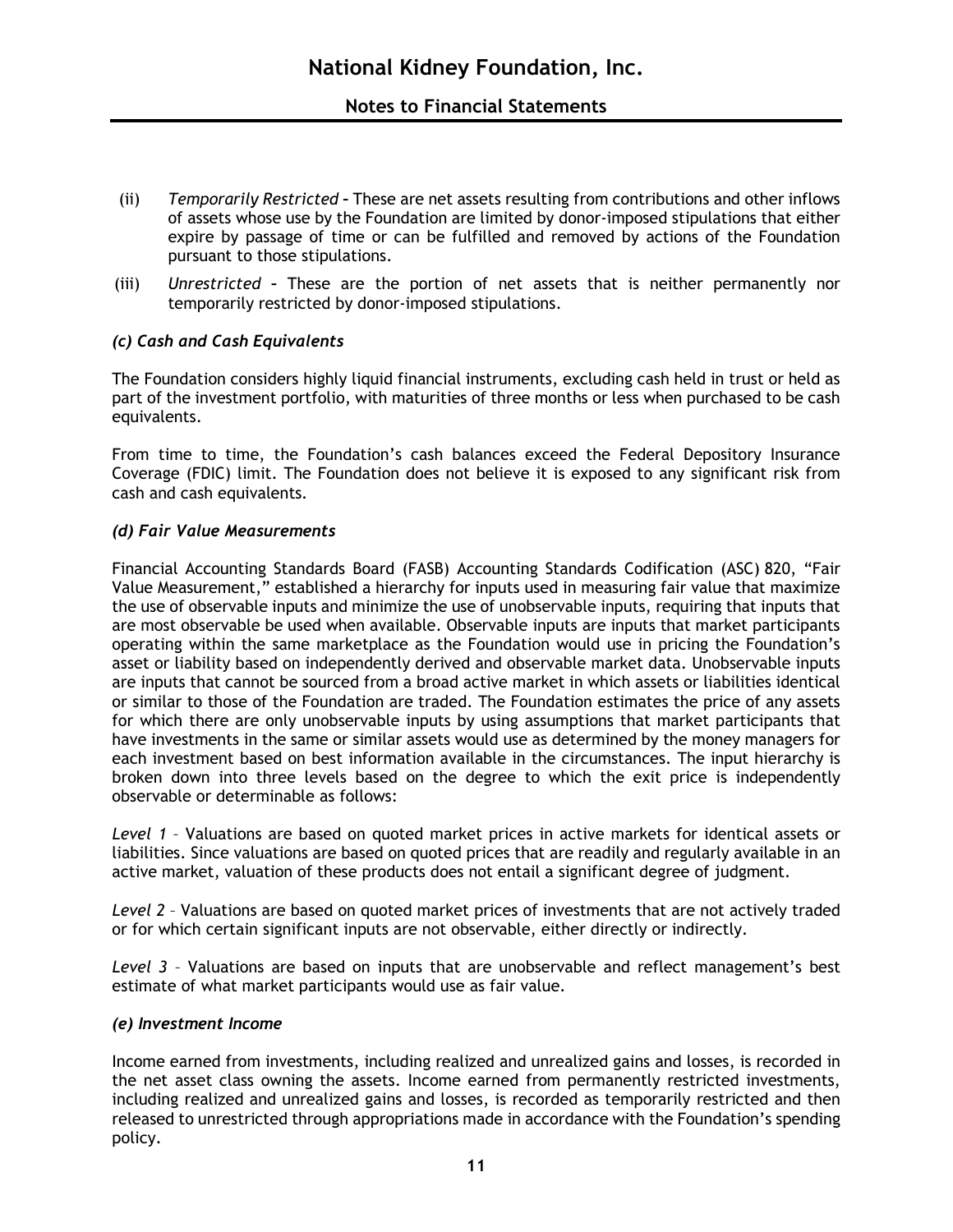#### *(f) Due From Affiliates and Share of Affiliate Contributions*

The Foundation and its Affiliates have agreements under which a portion of contributions received by Affiliates is shared with the Foundation. Amounts received but not remitted by Affiliates are recorded by the Foundation as due from Affiliates in the balance sheet.

#### *(g) Fixed Assets*

Fixed assets are stated on the basis of cost or, as to donated assets, fair value on the date contributed. Depreciation is computed using the straight-line method over the estimated useful lives of the assets. Leasehold improvements are amortized over the shorter of the remaining period of the lease or their estimated useful lives.

| <b>Fixed Assets</b>     | Useful Lives |
|-------------------------|--------------|
| Furniture and equipment | 5-7 years    |
| Capitalized software    | 3-5 years    |

#### *(h) Impairment of Long-Lived Assets*

The Foundation follows the provisions of ASC 360-10-35, "Accounting for the Impairment or Disposal of Long-Lived Assets," which requires the Foundation to review long-lived assets, including both fixed and intangible assets, for impairment whenever events or changes in business circumstances indicate that the carrying amount of an asset may not be fully recoverable. An impairment loss would be recognized when the estimated future cash flows from the use of the asset are less than the carrying amount of that asset. For the years ended March 31, 2018 and 2017, there has been no such loss.

#### *(i) Deferred Income*

Deferred income consists primarily of amounts received in advance for events, contracted programs, membership dues, and journal subscriptions that apply to future periods. Membership dues and subscription revenue are recognized as revenue over the respective membership and subscription periods. Revenues related to contracted programs are recognized upon expended efforts or progression of the program in accordance with the applicable agreement.

#### *(j) Deferred Rent*

Rent expense is recognized on a straight-line basis over the life of the lease. The difference between rent expense recognized and rental payments, as stipulated in the lease, is reflected as deferred rent in the balance sheet.

#### *(k) Revenue*

#### *(i) Contributions*

Contributions are recorded as revenue when received, or pledged unconditionally, at their net present value. Contributions received with donor stipulations that limit the use of the donated assets are reported as temporarily restricted support. When a donor restriction expires, that is, when a time restriction ends or purpose restriction is fulfilled, temporarily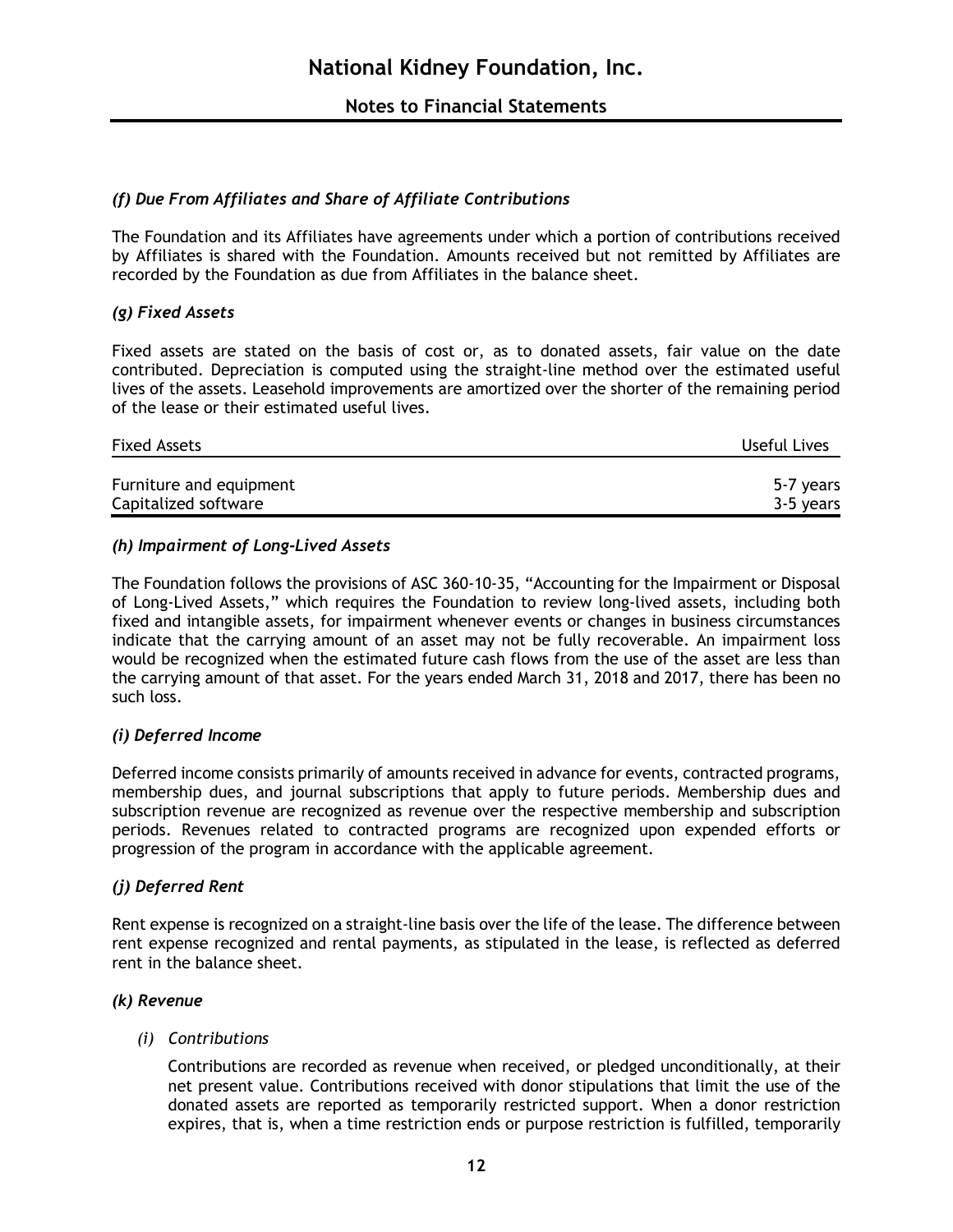restricted net assets are reclassified to unrestricted net assets and reported in the statement of activities as net assets released from restrictions.

*(ii) Donated Vehicles*

The Foundation uses a third-party to administer its donated vehicles program. Donated vehicles are reported at the gross sales price on the statement of activities, which represents the fair market value at the time of the gift. There is no significant inventory of donated vehicles at any time during the fiscal year since the sale transaction mainly occurs immediately after the vehicle donation.

*(iii) Royalties*

The Foundation receives royalties on several of its publications that are provided to its medical professional members. The Foundation uses a third party for the management and distribution of these publications. Royalty revenue is recorded gross when earned.

*(iv) Membership Dues and Subscriptions*

Membership dues and subscriptions are recognized as revenue over the applicable membership and subscription periods.

*(v) Program Service Fees*

Program service fees represent revenue recognized on Foundation programs. Revenue is recognized upon expended efforts or progression of the program, in accordance with the applicable agreement.

*(vi) Other, Net*

Other, net is comprised of pass-through grants provided to patients, sales of educational materials and rebates, and commissions. Revenue is recognized when earned by the Foundation.

#### *(l) Donated Services*

The Foundation's volunteers, comprised of physicians, allied health professionals, business and community leaders, kidney patients and their families, and others committed to the Foundation's mission, have made significant contributions of their time to the Foundation's programs and supporting services. The value of such volunteer services has not been reflected in the accompanying financial statements as it does not meet the criteria for revenue recognition as stated in ASC 958, "Not-for-Profit Entities."

#### *(m) Components of Program Services*

*(i) Research*

The Foundation sponsors research in the form of grants and scientific conferences, which seeks to answer key questions relating to kidney disease. Grants are provided for studies aimed at finding treatments or to prevent kidney disease, as well as to improve the quality of life and long-term outlook for people with chronic kidney disease. Scientific conferences bring together experts to address the clinical importance of emerging science related to specific issues and controversies in kidney disease.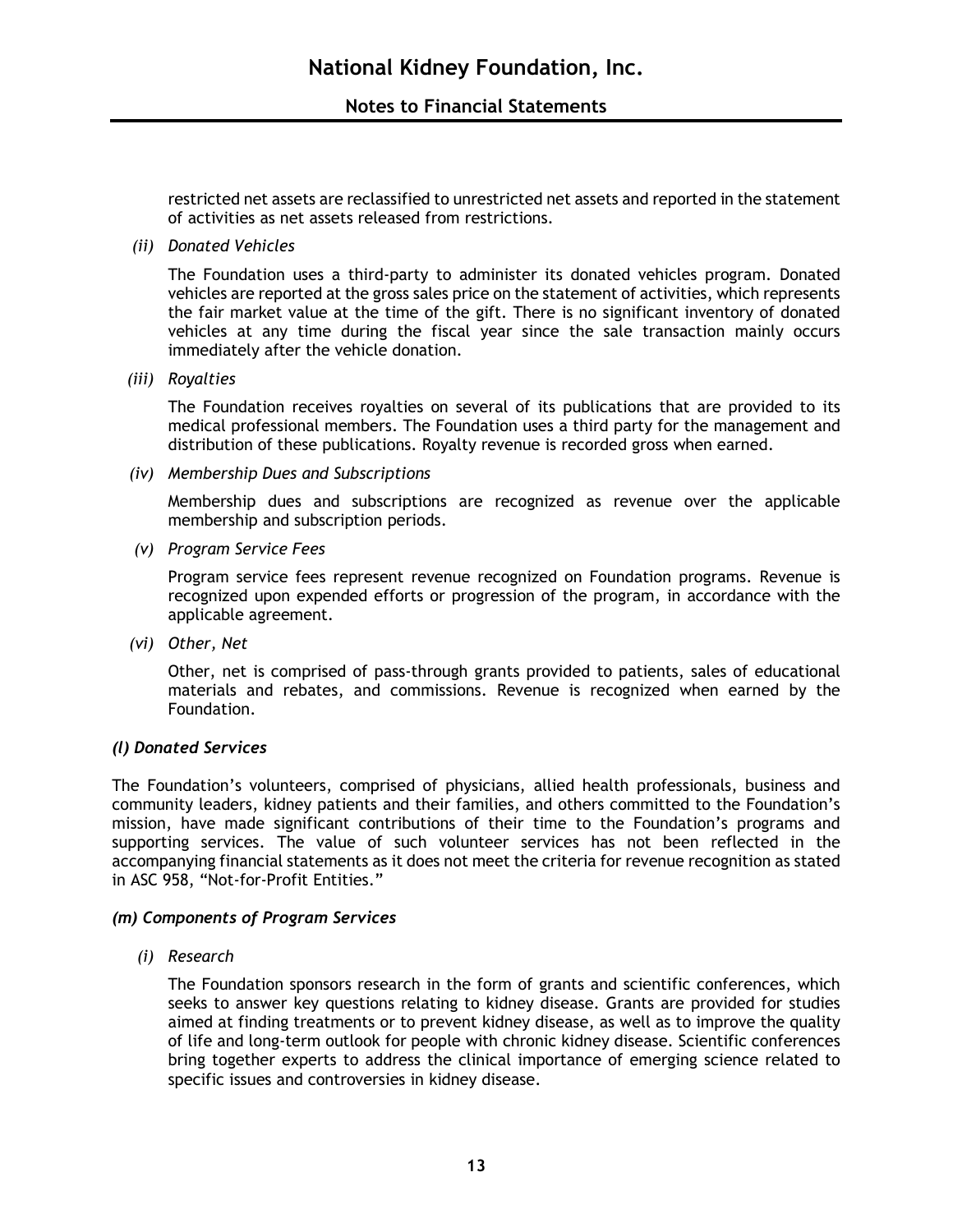#### *(ii) Public Health Education*

The Foundation's public health education efforts strive to teach the public about kidneyrelated issues such as causes of kidney disease and the importance of early detection. These efforts are made through the Foundation's legislative efforts, disbursement of educational brochures to the public, Your Kidneys and You educational program, the Big Ask Big Give program, online health guides on the Foundation's website, and awareness through media outreach.

*(iii) Professional Education*

The Foundation's program provides medical and health care professionals with tools needed to provide optimum patient care. Products provided include toolkits, best practices, evidence-based practice guidelines, medical journals, and professional education conferences.

*(iv) Patient Services*

The patient services programs include initiatives to improve patients' health and quality of life. Programs include free screening for individuals at risk through the Kidney Early Evaluation Program (KEEP) Healthy, newsletters and a magazine, patient empowerment programs, the NKF Cares Help Line, and NKF Peers program.

*(v) Community Services and Program Assistance to Affiliates*

The Foundation conducts programs to detect disease, develops plans to improve community health practices, and conducts rehabilitation programs. In addition, the Foundation provides consultation, guidance, training, and leadership to its Affiliates.

#### *(n) Functional Allocation of Expenses*

The majority of expenses can generally be directly identified with the program or supporting services to which they relate and are allocated accordingly. Other expenses have been allocated among program and supporting service classifications primarily on the basis of the employees' time allocations.

#### *(o) Income Taxes*

The Foundation is a not-for-profit voluntary health agency as described in Section 501(c)(3) of the Internal Revenue Code (the Code). The Foundation is exempt from Federal income taxes under Section 501(a) of the Code and has been classified as a publicly supported charitable organization under Section 509(a)(1) of the Code. The Foundation also is exempt from New York State and City income taxes. Contributions to the Foundation are deductible for income tax purposes to the maximum extent allowed under the Code. There was no unrelated business income tax payable for the years ended March 31, 2018 and 2017.

The Foundation has not taken an uncertain tax position that would require provision of a liability under ASC 740, "Income Taxes." Under ASC 740, an organization must recognize the financial statement effects of a tax position taken for tax return purposes when it is more likely than not that the position will be sustained upon examination by a taxing authority. The Foundation does not believe there are any material uncertain tax positions and, accordingly, it will not recognize the financial statement effects for unrecognized tax positions for the years ended March 31, 2018 and 2017. The Foundation has filed for, and received, income tax exemptions in the jurisdictions where it is required to do so. Additionally, the Foundation has filed IRS Form 990, as required, and all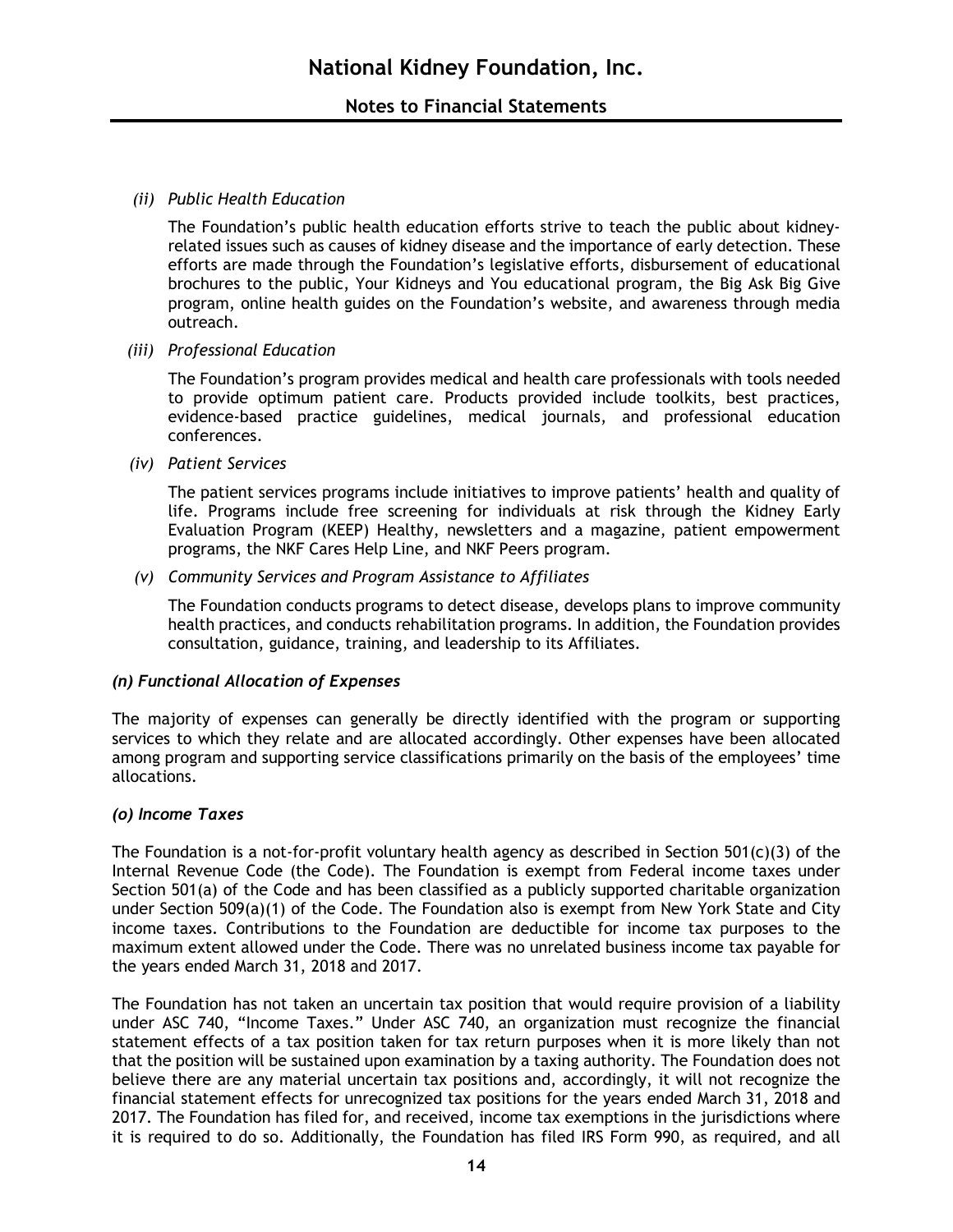other applicable returns in jurisdictions when it is required. For the years ended March 31, 2018 and 2017, there were no interest or penalties recorded or included in the financial statements. The Foundation believes it is no longer subject to income tax examinations for the years prior to 2015, which is the statute of limitation look back period.

#### *(p) Endowment Funds*

The Foundation's endowment fund consists of investments that are permanently restricted. The Foundation follows the requirements of the New York Prudent Management of Institutional Funds Act (NYPMIFA) as they relate to its permanently restricted contributions and net assets, effective upon New York State's enactment of the legislation in September 2010.

The following applies to the endowment fund:

#### *Interpretation of Relevant Law*

The Finance Committee of the Board of Directors of the Foundation has interpreted NYPMIFA as requiring the preservation of the fair value of the original gift as of the gift date of the donor restricted endowment funds absent explicit donor stipulations to the contrary. As a result of the interpretation, the Foundation classifies as permanently restricted net assets (a) the original value of the gifts donated to the endowment fund, (b) the original value of subsequent gifts to the endowment fund, and (c) accumulations to the endowment fund made in accordance with the direction of the applicable donor gift instrument at the time the accumulation is added to the fund. The investment income earned on the accumulations to the endowment fund is classified as temporarily restricted net assets until appropriated in accordance with the Foundation's spending policy.

#### *Investment and Spending Policies*

The Foundation has adopted investment and spending policies for endowment assets that attempt to provide a stream of returns that would be utilized to fund various programs while seeking to maintain the purchasing power of the endowment assets. Endowment assets include those assets of donor-restricted funds that the Foundation must hold in perpetuity. The Foundation's long-term strategy is to target diversified asset allocation that includes both equity and fixed income securities.

The Foundation may appropriate endowment investment returns for distribution each year up to 5% of the ending market value of the endowment fund over the previous three years and considers the following factors in making a determination to appropriate or accumulate donor-restricted endowment funds:

- The duration and preservation of the funds
- Availability of other funding sources
- General economic conditions
- The possible effect of inflation and deflation
- The expected total return from income and the appreciation/depreciation of investments
- Purposes of donor-restricted endowment fund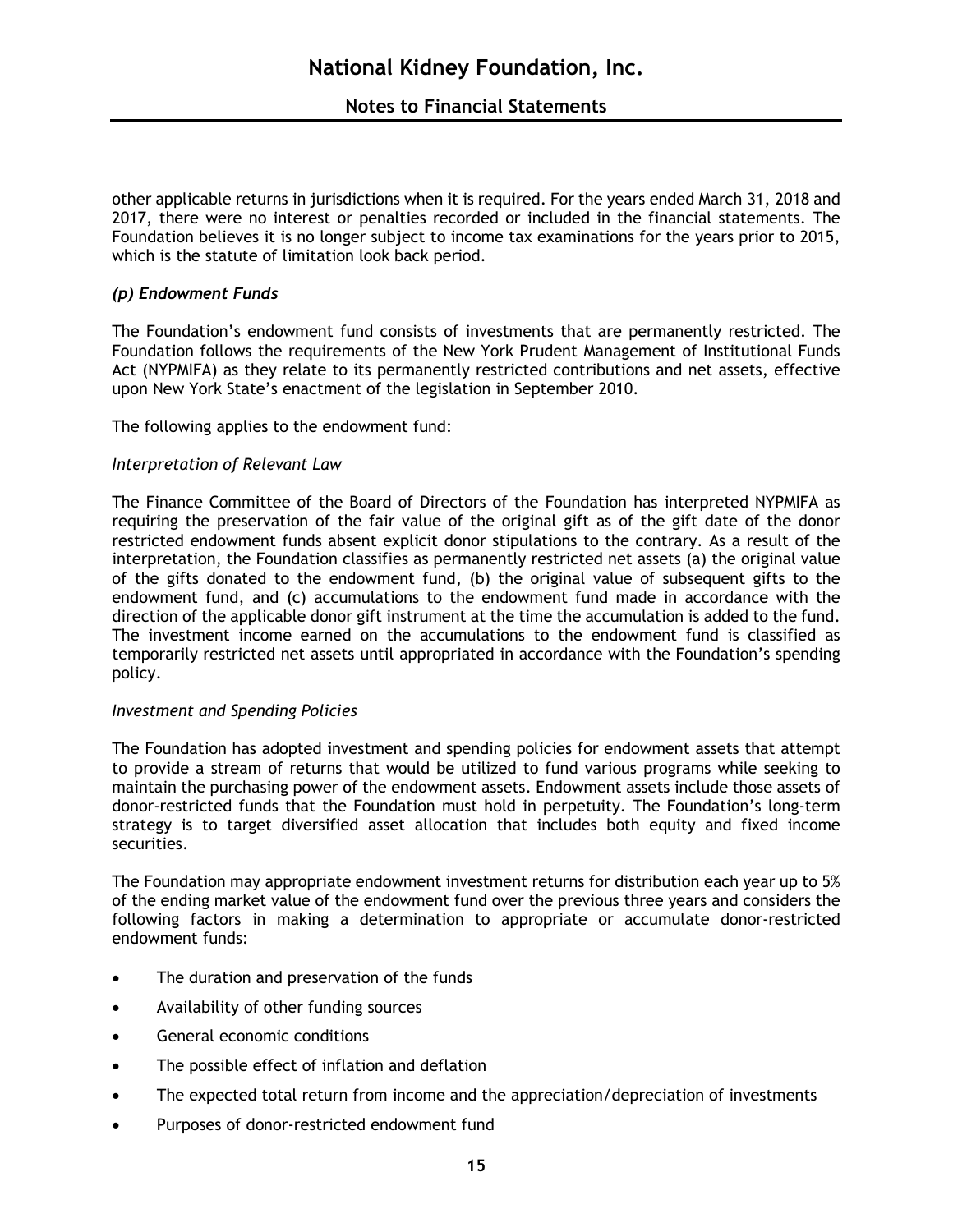#### *(q) Use of Estimates*

The preparation of financial statements in conformity with U.S. generally accepted accounting principles requires management to make estimates and assumptions that affect the reported amounts of assets and liabilities and disclosure of contingent assets and liabilities at the date of the financial statements and the reported amounts of revenues and expenses during the reporting period. Actual results could differ from those estimates.

#### *(r) Recently Adopted Accounting Pronouncement*

*(i) Presentation of Financial Statements – Going Concern: Disclosures of Uncertainties about an Entity's Ability to Continue as a Going Concern*

In August 2014, the Financial Accounting Standards Board (FASB) issued Accounting Standards Updated (ASU) 2014-15, "Presentation of Financial Statements - Going Concern: Disclosures of Uncertainties about an Entity's Ability to Continue as a Going Concern." This ASU provides guidance about management's responsibility to evaluate whether there is substantial doubt about an entity's ability to continue as a going concern and to provide related footnote disclosures. Specifically, this ASU provides a definition of the term substantial doubt and requires an assessment for a period of one year after the date that the financial statements are issued (or available to be issued). It also requires certain disclosures when substantial doubt is alleviated as a result of consideration of management's plans and requires an express statement and other disclosures when substantial doubt is not alleviated. The new standard will be effective for reporting periods beginning after December 15, 2016, with early adoption permitted. The Foundation adopted the provisions of this standard and there was no material effect.

#### *(s) Recently Issued But Not Yet Adopted Accounting Pronouncements*

*(i) Not-for-Profit Entities (Topic 958) and Health Care Entities (Topic 954) – Presentation of Financial Statements of Not-for-Profits*

In August 2016, the FASB issued Accounting Standards Update (ASU) 2016-14, "Not-for-Profit Entities (Topic 958) and Health Care Entities (Topic 954) - Presentation of Financial Statements of Not-for-Profit Entities." The ASU amends the current reporting model for nonprofit organizations and enhances their required disclosures. The major changes include: (a) requiring the presentation of only two classes of net assets now entitled "net assets without donor restrictions" and "net assets with donor restrictions," (b) modifying the presentation of underwater endowment funds and related disclosures, (c) requiring the use of the placed in service approach to recognize the expirations of restrictions on gifts used to acquire or construct long-lived assets absent explicit donor stipulations otherwise, (d) requiring that all nonprofits present an analysis of expenses by function and nature in either the statement of activities, a separate statement, or in the notes and disclose a summary of the allocation methods used to allocate costs, (e) requiring the disclosure of quantitative and qualitative information regarding liquidity and availability of resources, (f) presenting investment return net of external and direct expenses, and (g) modifying other financial statement reporting requirements and disclosures intended to increase the usefulness of nonprofit financial statements. The ASU is effective for the Foundation's financial statements for fiscal years beginning after December 15, 2017. Early adoption is permitted. The provisions of the ASU must be applied on a retrospective basis for all years presented,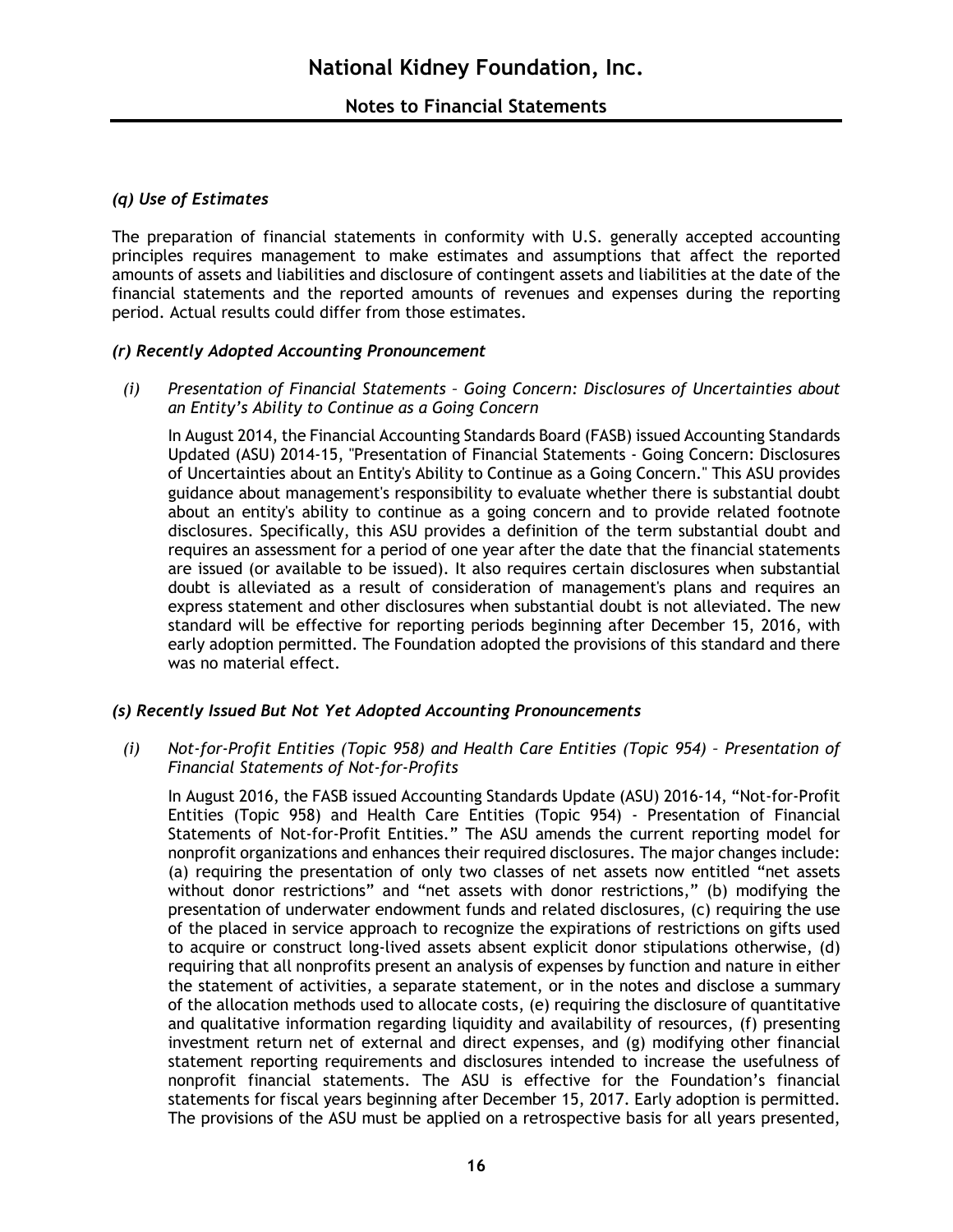although certain optional practical expedients are available for periods prior to adoption. Management is currently evaluating the impact of this ASU on its financial statements.

#### *(ii) Revenue from Contracts with Customers (Topic 606)*

In May 2014, the FASB issued ASU 2014-09, "Revenue from Contracts with Customers (Topic 606)," which is a comprehensive new revenue recognition standard that will supersede existing revenue recognition guidance. The core principle of the guidance is that an entity should recognize revenue to depict the transfer of promised goods or services to customers in an amount that reflects the consideration to which the entity expects to be entitled in exchange for those goods or services. The FASB issued ASU 2015-14 that deferred the effective date for the Foundation until annual periods beginning after December 15, 2018. Earlier adoption is permitted subject to certain limitations. The amendments in this update are required to be applied retrospectively to each prior reporting period presented or with the cumulative effect being recognized at the date of initial application. Management is currently evaluating the impact of this ASU on its financial statements.

*(iii) Accounting for Leases (Topic 842)*

In February 2016, the FASB issued ASU 2016-02, "Leases (Topic 842)," to increase transparency and comparability among organizations by recognizing lease assets and lease liabilities on the statement of financial position and disclosing key information about leasing arrangements for lessees and lessors. The new standard applies a right-of-use model that requires, for all leases with a lease term of more than 12 months, an asset representing its right to use the underlying asset for the lease term and a liability to make lease payments to be recorded. The ASU is effective for the Foundation's fiscal years beginning after December 15, 2019 with early adoption permitted. Management is currently evaluating the impact of this ASU on its financial statements.

#### *(t) Reclassifications*

Certain amounts in the 2017 financial statements have been reclassified to conform to the 2018 presentation. The reclassifications have no effect on the net assets or operating results of the prior year.

#### **3. Investments, at Fair Value**

The fair value and cost of investments and investments held under split-interest agreements at March 31, 2018 and 2017 consisted of the following:

|                                                                                                     | 2018                                                        |                                                          |  | 2017                                          |                                              |
|-----------------------------------------------------------------------------------------------------|-------------------------------------------------------------|----------------------------------------------------------|--|-----------------------------------------------|----------------------------------------------|
|                                                                                                     | Cost                                                        | <b>Fair Value</b>                                        |  | Cost                                          | <b>Fair Value</b>                            |
| <b>Assets</b>                                                                                       |                                                             |                                                          |  |                                               |                                              |
| Money market funds<br>Equity securities<br>Mutual funds<br>Fixed income<br><b>Other Commodities</b> | $118,773$ \$<br>2,826,546<br>4,756,920<br>965,118<br>68,267 | 118,773<br>3,074,218<br>5,218,366<br>1,624,842<br>68,267 |  | 188,220 \$<br>309,691<br>4,659,568<br>930,468 | 188,220<br>556,653<br>4,694,210<br>1,630,868 |
|                                                                                                     | 8,735,624 \$                                                | 10,104,466                                               |  | 6,087,947                                     | 7,069,951                                    |

*March 31,*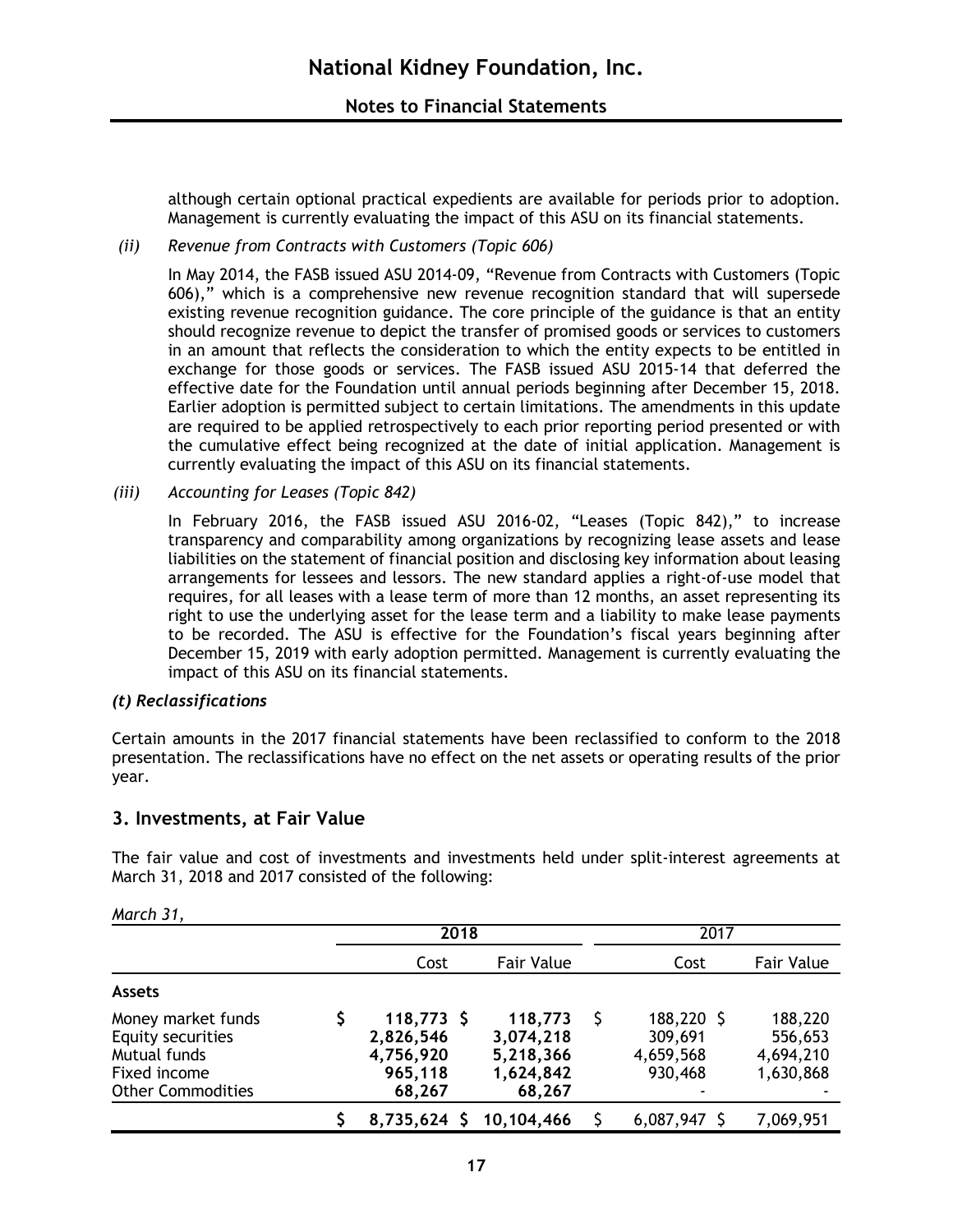Included in the above are assets held under split-interest agreements in the amount of \$400,406 and \$428,498 as of March 31, 2018 and 2017, respectively.

The Foundation's holdings in equity securities consist principally of equity securities carried at the aggregate market value that is determined by quoted market prices. Each of these investments can be liquidated daily, and valuation is based on Level 1 inputs within the hierarchy used in measuring fair value. The mutual funds and bonds are traded at quoted prices through the National Securities Clearing Corporation and can be redeemed on a daily basis.

The Foundation invests in various investment securities which are exposed to various risks such as interest rate, market, and credit risks. Due to the level of risk associated with certain investment securities, it is at least reasonably possible that changes in the values of investment securities will occur in the near term and that such changes could materially affect the amounts reported in the accompanying balance sheet.

### **4. Fair Value Measurements**

The following tables present the financial instruments as of March 31, 2018 and 2017, by caption on the balance sheet, within the ASC 820 valuation hierarchy defined above:

*March 31, 2018*

|                                                                                              |  | Level 1                                                       | Level 2                  | Level 3                         | Total                                                    |
|----------------------------------------------------------------------------------------------|--|---------------------------------------------------------------|--------------------------|---------------------------------|----------------------------------------------------------|
| Money market funds<br>Equity securities<br>Mutual funds<br>Fixed income<br>Other commodities |  | $118,773$ \$<br>3,074,218<br>5,218,366<br>1,624,842<br>68,267 | $-S$                     | - S<br>$\blacksquare$<br>-<br>- | 118,773<br>3,074,218<br>5,218,366<br>1,624,842<br>68,267 |
| Beneficial interest in a perpetual<br>trust                                                  |  | $\blacksquare$                                                |                          | 2,225,166                       | 2,225,166                                                |
| <b>Total Investments</b>                                                                     |  | 10,104,466                                                    | $\overline{\phantom{0}}$ | 2,225,166 \$                    | 12,329,632                                               |

*March 31, 2017*

|                                                                         | Assets at Fair Value                         |  |                          |                                                                        |                                              |  |  |  |
|-------------------------------------------------------------------------|----------------------------------------------|--|--------------------------|------------------------------------------------------------------------|----------------------------------------------|--|--|--|
|                                                                         | Level                                        |  | Level 2                  | Level 3                                                                | Total                                        |  |  |  |
| Money market funds<br>Equity securities<br>Mutual funds<br>Fixed income | 188,220<br>556,653<br>4,694,210<br>1,630,868 |  | $\blacksquare$           | $\sim$<br>$\blacksquare$<br>$\overline{\phantom{a}}$<br>$\blacksquare$ | 188,220<br>556,653<br>4,694,210<br>1,630,868 |  |  |  |
| <b>Total Investments</b>                                                | 7,069,951 \$                                 |  | $\overline{\phantom{0}}$ | $\blacksquare$                                                         | 7,069,951                                    |  |  |  |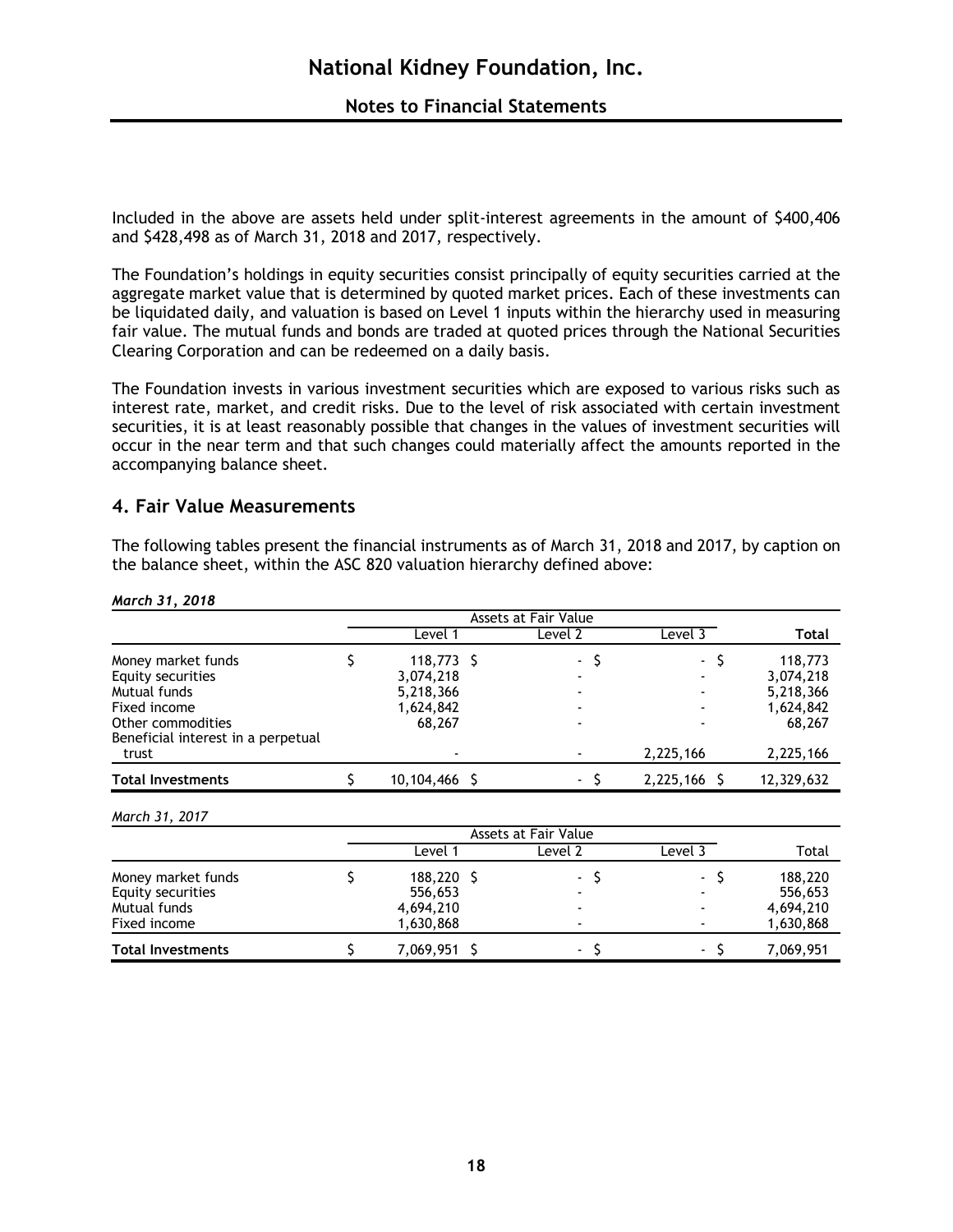As of March 31, 2018, the Foundation's financial assets measured at fair value on a recurring basis using significant unobservable inputs (Level 3) represent the fair value of the Foundation's beneficial interest in a perpetual trust of \$2,225,166. There currently is no market in which beneficial interests in trusts trade; therefore, no observable exit price exists for a beneficial interest in a charitable remainder trust. The Foundation cannot make any investment decisions regarding the assets held by the trusts.

The following tables represent the reconciliations of the beginning and ending balances of the Foundation's financial assets measured at fair value on a recurring basis using significant unobservable inputs during the year ended March 31, 2018:

| Description                              | Beginning Balance<br>at April 1, 2017 |        | Contributions | Investment Gain | Ending Balance at March<br>31, 2018 |
|------------------------------------------|---------------------------------------|--------|---------------|-----------------|-------------------------------------|
| Beneficial interest in a perpetual trust |                                       | $\sim$ | 2.186.868     | 38,298 S        | 2.225.166                           |

As of March 31, 2018 and 2017, there were no unfunded commitments nor transfers between levels.

## **5. Other Receivables**

Other receivables as of March 31, 2018 and 2017 are as follows:

| March 31,                                                                         | 2018                 | 2017                   |
|-----------------------------------------------------------------------------------|----------------------|------------------------|
| Pledges receivable, net<br>Beneficial interest in charitable remainder trusts and | $522,530$ \$         | 2,263,779              |
| estates<br>Contractual grants and miscellaneous receivables                       | 510,709<br>1,310,948 | 1,729,848<br>1,421,862 |
|                                                                                   | 2,344,187 \$         | 5,415,489              |

Included in other receivables are pledges receivable which represent unconditional promises to give. Pledges receivable are reported at their net present value calculated using a discount rate equal to the risk-free interest rate, which is the U.S. Treasury note interest rate in effect at the time the pledges are made and equal in duration to the length of time that the pledge is expected to be paid over.

As of March 31, 2018 and 2017, the following represents future payments due:

| March 31,                            | 2018                    | 2017                 |
|--------------------------------------|-------------------------|----------------------|
| Within one year<br>Two to five years | $276,518$ \$<br>251,750 | 1,557,119<br>717,750 |
| Discount to present value            | (5,738)                 | (11,090)             |
|                                      | 522,530 \$              | 2,263,779            |

The discount rates used to calculate present value varied from 2.09% to 2.56%.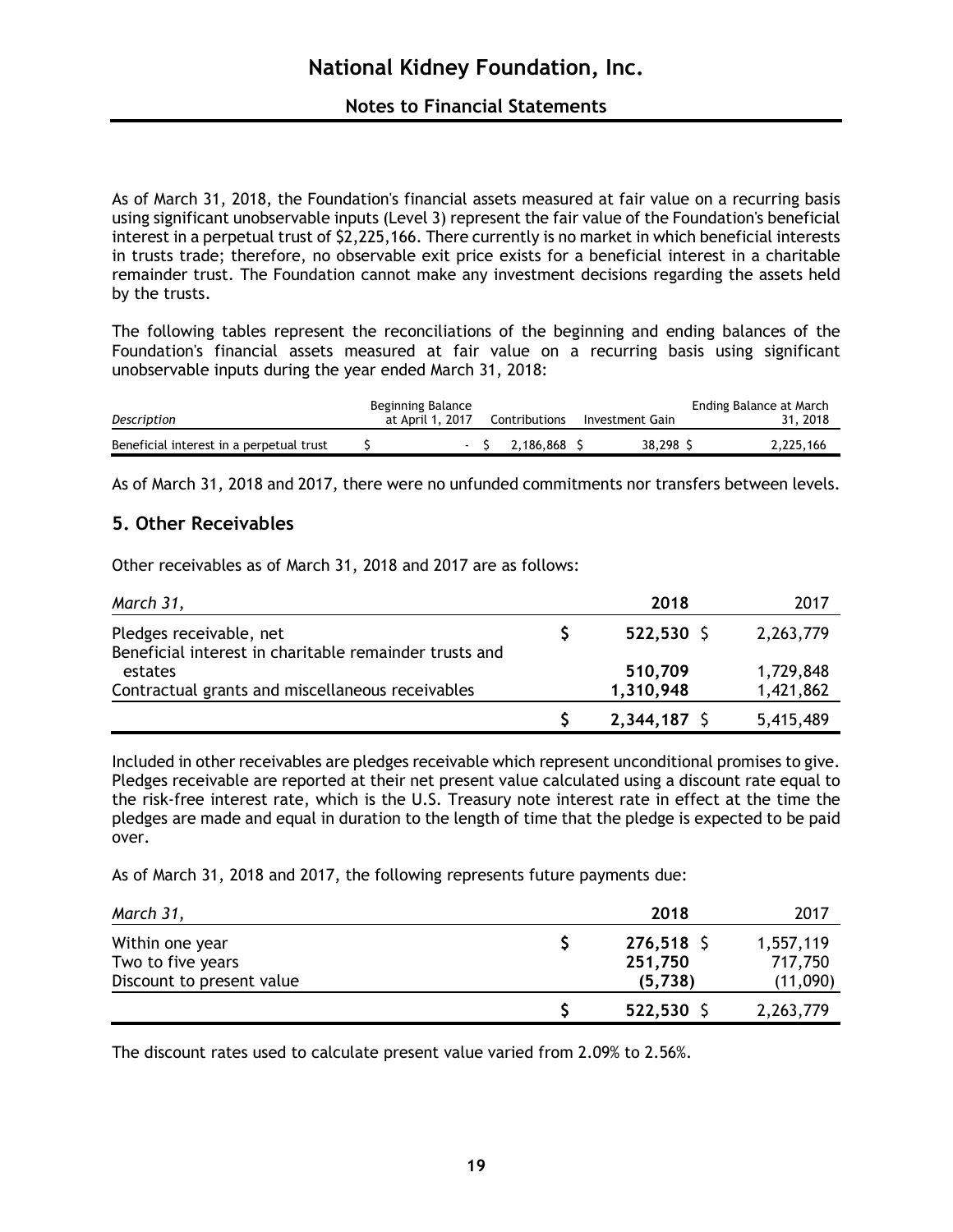## **6. Fixed Assets**

At March 31, 2018 and 2017, fixed assets, net, consisted of the following:

| March 31,                                       | 2018         | 2017        |
|-------------------------------------------------|--------------|-------------|
| Property, furniture and equipment               | 2,403,397 \$ | 2,238,661   |
| Leasehold improvements                          | 275,435      | 275,435     |
| Capitalized software                            | 374,588      | 297,182     |
|                                                 | 3,053,420    | 2,811,278   |
| Less: Accumulated depreciation and amortization | (2,841,661)  | (2,606,422) |
|                                                 | 211,759 \$   | 204,856     |

Depreciation and amortization expense for the years ended March 31, 2018 and 2017 was \$144,648 and \$141,849, respectively.

## **7. Split-Interest Agreements**

The Foundation receives contributions under charitable gift annuities. The Foundation has segregated these assets as separate and distinct funds, independent from other funds and not to be applied to payment of the debts and obligations of the Foundation or any other purpose other than annuity benefits specified in the agreements. In addition, this portfolio of assets meets all requirements concerning permissible investments and mandated reserves as required by law. The Foundation agrees to pay a stated return annually to the beneficiaries as long as they live, after which time the remaining assets are available for unrestricted use by the Foundation.

As of March 31, 2018 and 2017, the total assets held under split-interest agreements were \$400,406 and \$428,498, respectively, at fair value. The actuarial present value, which approximates fair value, of the Foundation's payable to beneficiaries was \$321,026 and \$334,361 as of March 31, 2018 and 2017, respectively, and was calculated using interest rates ranging from 4.0% to 7.0%.

## **8. Beneficial Interest in a Perpetual Trust**

As a result of an acquisition, the Foundation is now a beneficiary of a trust created by a donor, the assets of which are not in the possession of the Foundation. The Foundation has legally enforceable rights and claims to such assets, including the right to income from the trust. Net unrealized gains (loss) related to the beneficial interest is reported as a change in permanently restricted net assets based on explicit donor stipulations.

The Foundation will receive quarterly income distributions for a period of 50 years, which began December 25, 2003, from the trust. During the year ended March 31, 2018, the Foundation recorded \$38,298 of income from the trust, and expects to receive 5% of the market value of trust assets each year thereafter until December 25, 2053. The quarterly distributions received are to be used at the discretion of the Foundation and, therefore, are recorded as unrestricted income when received.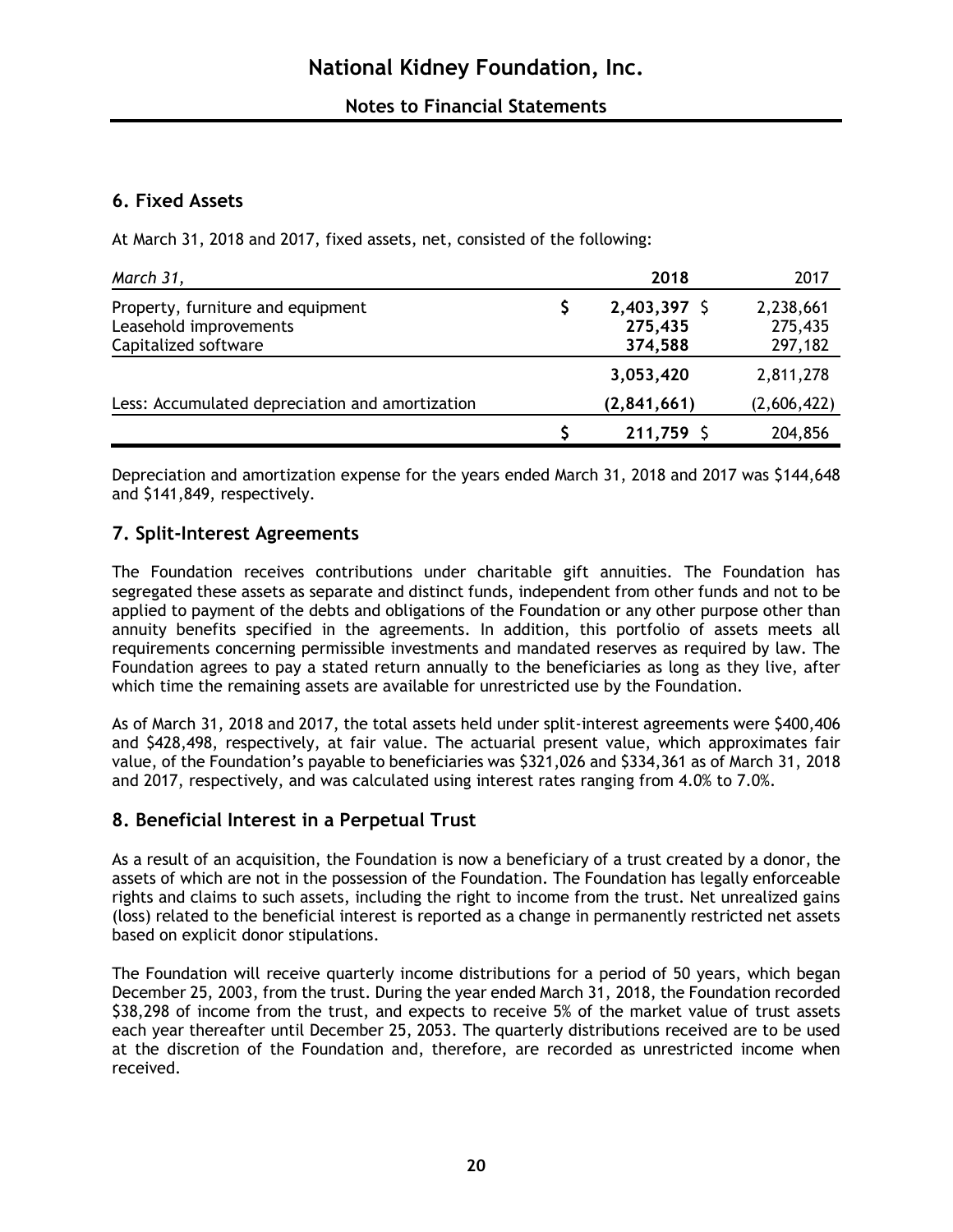## **9. Deferred Income**

Deferred income as of March 31, 2018 and 2017 is as follows:

| March 31,                                                                          | 2018                                   | 2017                              |
|------------------------------------------------------------------------------------|----------------------------------------|-----------------------------------|
| Foundation programs and projects<br>Membership and subscriptions<br>Special events | $4,152,860$ \$<br>585,875<br>1,175,444 | 2,959,953<br>535,048<br>1,107,871 |
|                                                                                    | $5,914,179$ \$                         | 4,602,872                         |

## **10. Line of Credit**

The Foundation has a line of credit with a financial institution of up to \$4,500,000. For the fiscal years ended March 31, 2018 and 2017, interest was charged monthly on the outstanding balance at either the three-month or six-month London Interbank Offered Rate (LIBOR) plus an interest spread of 1.25% per annum, and one-month LIBOR plus an interest spread of 1.25% annum, respectively. The line of credit is secured by the Foundation's investments. As of March 31, 2018 and 2017, the outstanding balance on the line of credit was \$0 and \$3,700,000, respectively. During the year ended March 31, 2017, the Foundation extended its line of credit to October 31, 2018, at which time all outstanding principal and interest amounts will be due and payable.

## **11. Retirement/Savings Plans**

#### *(a) 403(b) Plan*

The Foundation has a contributory retirement/savings plan that covers substantially all full-time employees who meet certain age and service requirements. Under the terms of the plan, contributions are made under Section 403(b) of the Code and are invested, at the discretion of the plan participant, in one or more of the investment vehicles available under the plan. Pension expense for the years ended March 31, 2018 and 2017 amounted to approximately \$329,000 and \$443,000, respectively.

## *(b) 457(f) Plan*

The Foundation has a Section 457(f) Senior Staff Flexible Benefit Plan (the Plan) that provides senior management employees with a benefit allowance contributed by the Foundation, which can be used for various benefit options, including a capital accumulation account. At March 31, 2018, the Plan was fully funded and the Foundation did not incur any benefit expense for the current fiscal year. The fully funded liability related to the Plan amounted to approximately \$136,000 and \$114,000 at March 31, 2018 and 2017, respectively, and is included in accrued compensation in the accompanying balance sheet. This liability is fully funded by investments held in the Foundation's portfolio.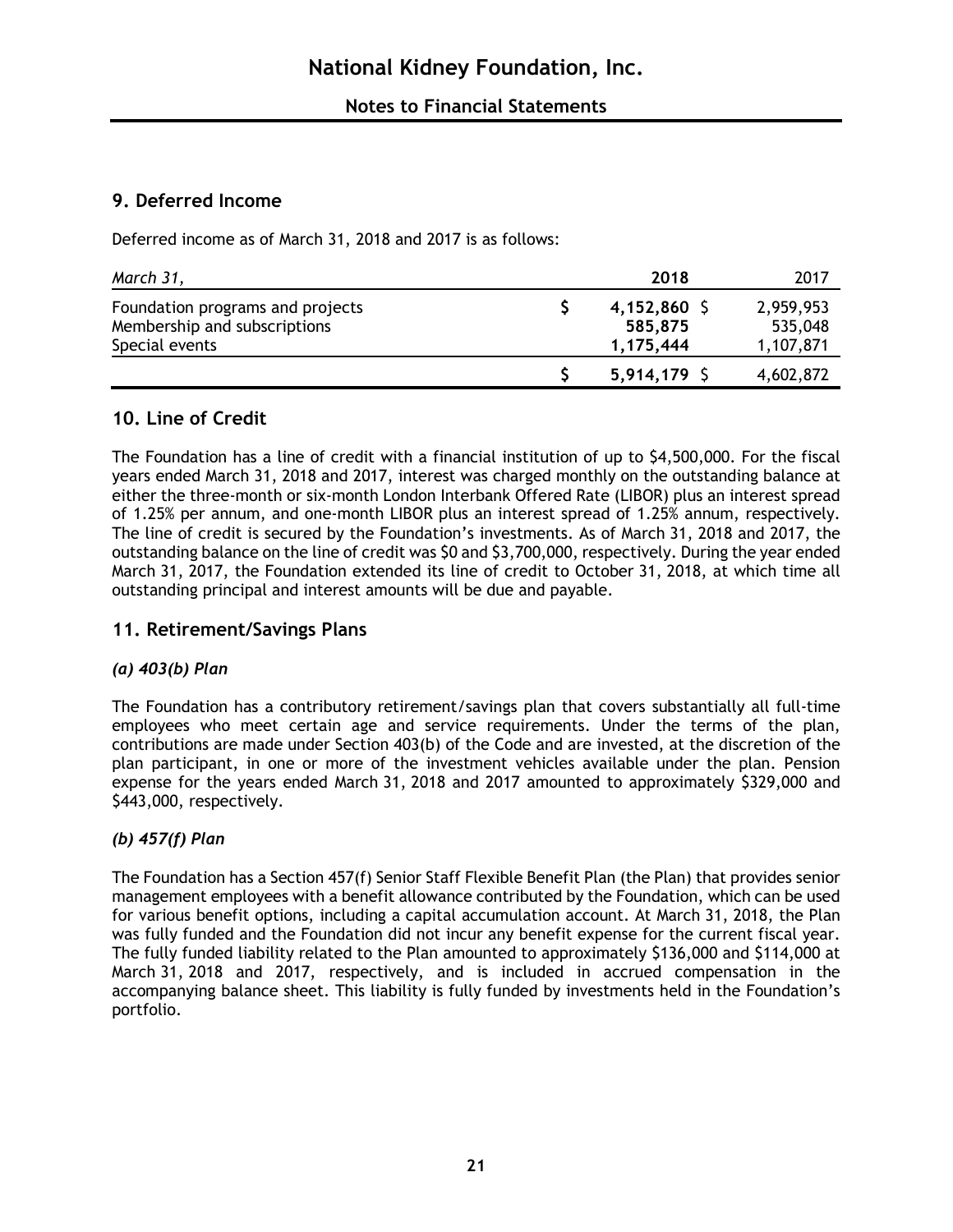## **12. Commitments**

#### *(a) Operating Leases*

The Foundation occupies premises under non-cancelable operating leases in effect through 2031. Under the terms of these operating leases, rental payments increase annually. However, for financial statement purposes, rent expense is recorded on the straight-line basis over the term of the lease. The difference between rental payments made under the lease and rent expense calculated on the straight-line basis is recorded as deferred rent.

Rent expense approximated \$2,481,871 and \$1,801,000 for the years ended March 31, 2018 and 2017, respectively.

Future minimum lease payments are as follows:

| 2019       | 1,879,314   |
|------------|-------------|
| 2020       | 1,851,305   |
| 2021       | 1,791,365   |
| 2022       | 2, 157, 799 |
| 2023       | 1,330,561   |
| Thereafter | 11,370,811  |
|            | 20,381,155  |

#### *(b) Awards and Grants*

As of March 31, 2018, the Foundation has entered into conditional multi-year research grant commitments. The Foundation recognizes as expense the portion of the research grant award that becomes unconditional during the fiscal period. The Foundation has expensed research grants of \$547,135 and \$721,498 during the years ended March 31, 2018 and 2017, respectively.

#### **13. Temporarily Restricted Net Assets**

Temporarily restricted net assets are restricted for the following purposes at March 31, 2018 and 2017:

| March 31,                                                                                | 2018                                   | 2017                            |
|------------------------------------------------------------------------------------------|----------------------------------------|---------------------------------|
| Young investigators and clinical scientists research<br>Other research<br>Other programs | $1,560,039$ \$<br>1,207,312<br>660,618 | 1,700,039<br>647,063<br>396,708 |
|                                                                                          | $3,427,969$ \$                         | 2,743,810                       |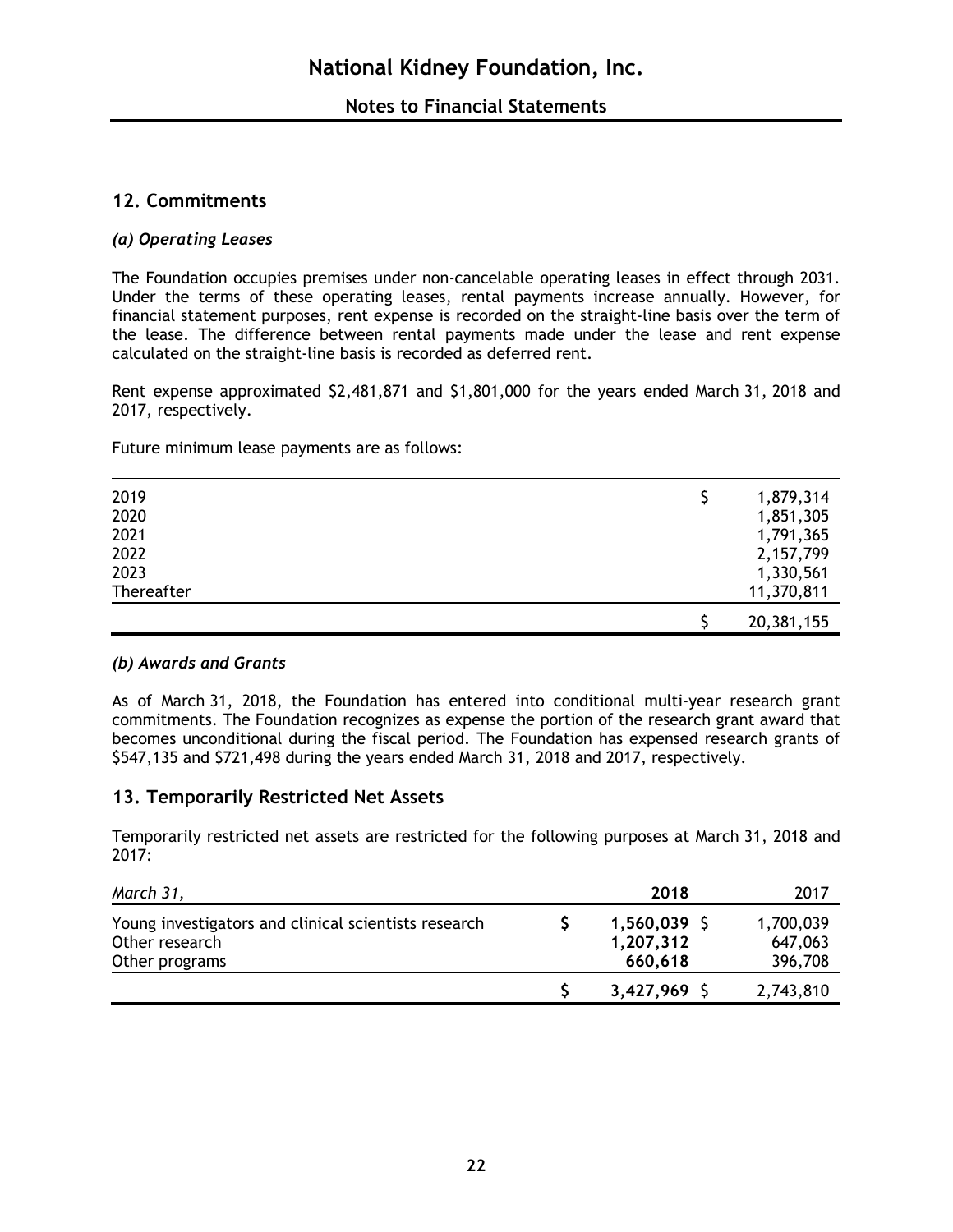Temporarily restricted net assets were released from restrictions in fiscal 2018 and 2017 as follows:

| Year ended March 31,                                                                     | 2018                              | 2017                            |
|------------------------------------------------------------------------------------------|-----------------------------------|---------------------------------|
| Young investigators and clinical scientists research<br>Other research<br>Other programs | $140,000$ \$<br>76,529<br>610,354 | 263,862<br>1,020,802<br>945,173 |
|                                                                                          | 826,883 \$                        | 2,229,837                       |

## **14. Permanently Restricted Net Assets**

Permanently restricted net assets consist of investments that are to be held in perpetuity. The permanently restricted net assets held at March 31, 2018 and 2017 are to be used as follows:

| March 31,               | 2018         | 2017      |
|-------------------------|--------------|-----------|
| Enuresis research       | $174,237$ \$ | 174,237   |
| Other research          | 800,723      | 292,208   |
| <b>Patient services</b> | 139,692      | 95,000    |
| Community services      | 90,680       | 90,680    |
| Professional education  | 11,929       | 11,929    |
| Public education        | 97,872       | 97,872    |
| Undesignated programs   | 2,658,837    | 433,170   |
|                         | 3,973,970 \$ | 1,195,096 |

The following table represents the endowment investment composition by type of fund as of March 31, 2018 and 2017:

| March 31,                 | 2018         | 2017      |
|---------------------------|--------------|-----------|
| Cash and cash equivalents | $120,501$ \$ | 73,640    |
| Equity securities         | 2,181,687    | 179,083   |
| Mutual funds              | 981,457      | 731,951   |
| Government bonds          | 675,306      | 210,422   |
| Other commodities         | 15,019       |           |
|                           | 3,973,970 \$ | 1,195,096 |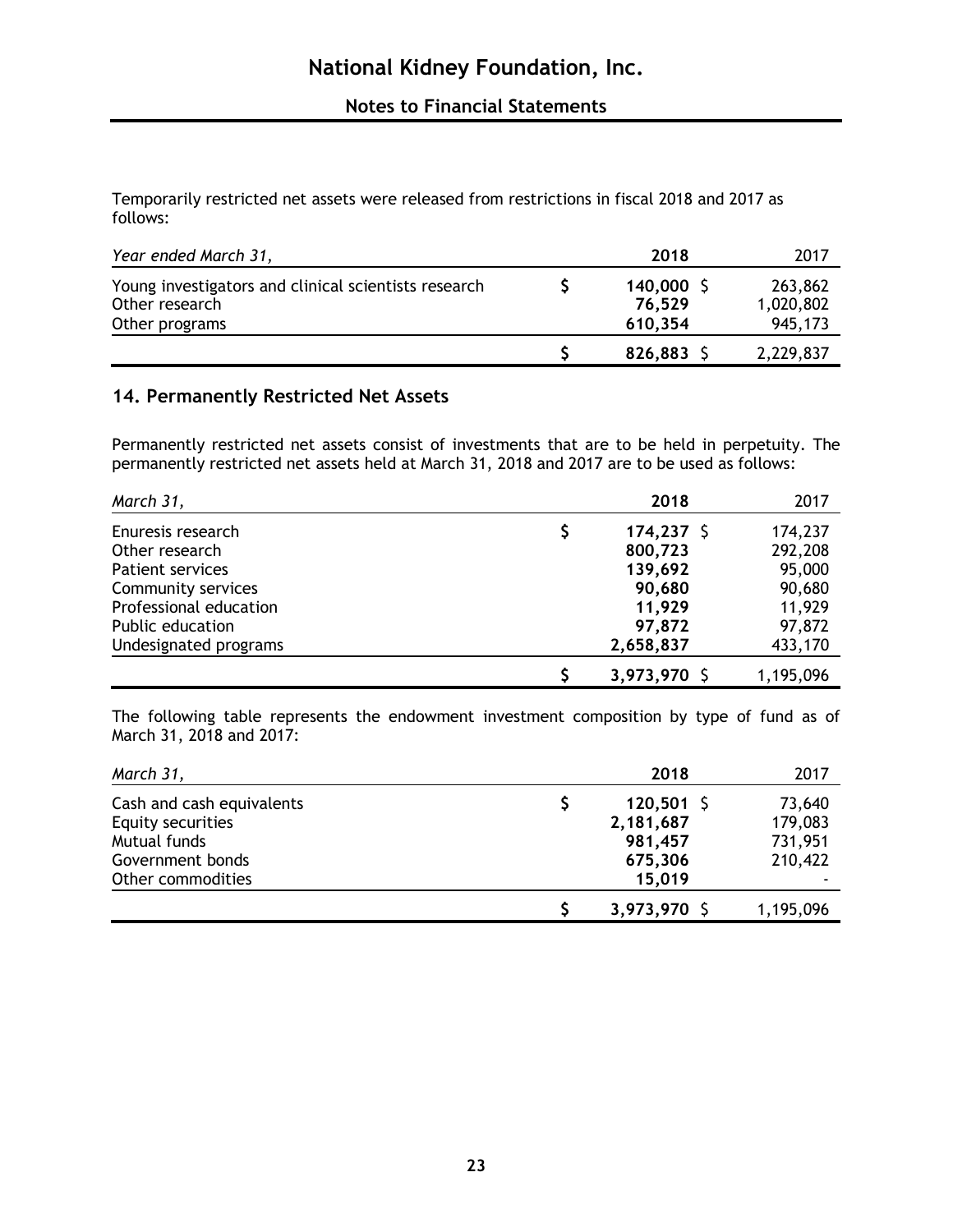Changes in endowment net assets for the years ended March 31, 2018 and 2017 consisted of the following:

|                                                                                                                                                     |   | Temporarily<br>Restricted | Permanently<br>Restricted   | Total                             |
|-----------------------------------------------------------------------------------------------------------------------------------------------------|---|---------------------------|-----------------------------|-----------------------------------|
| Endowment net assets, beginning of year<br>Acquired permanently restricted net assets<br>Investment income<br>Appropriation of endowment assets for | S | $234,101$ \$<br>157,869   | $1,195,096$ \$<br>2,778,874 | 1,429,197<br>2,778,874<br>157,869 |
| expenditure                                                                                                                                         |   | (106, 736)                |                             | (106, 736)                        |
| Endowment Net Assets, end of year                                                                                                                   |   | 285,234* \$               | 3,973,970 \$                | 4,259,204                         |
| Year ended March 31, 2017                                                                                                                           |   |                           |                             |                                   |
|                                                                                                                                                     |   | Temporarily<br>Restricted | Permanently<br>Restricted   | Total                             |
| Endowment net assets, beginning of year<br>Investment income<br>Appropriation of endowment assets for                                               | S | 153,906 \$<br>138,523     | 1,195,096 \$                | 1,349,002<br>138,523              |
| expenditure                                                                                                                                         |   | (58, 328)                 |                             | (58, 328)                         |
| Endowment Net Assets, end of year                                                                                                                   |   | 234,101* \$               | 1,195,096 \$                | 1,429,197                         |

\* Balance represents investment income earned on permanently restricted net assets that have yet to be appropriated for expenditure at their respective year-ends.

## **15. Inherent Contribution**

As previously referred to in Note 1, the Foundation acquired control of NKF Maryland and NKF West Tennessee. This transaction was affected without the transfer of consideration, and as such, the net assets of NKF Maryland as of August 31, 2017, and NKF West Tennessee as of July 31, 2017, totaling \$2,640,664, were contributed to the Foundation and were recognized in the accompanying balance sheet. Detail of such transactions were as follows:

| Cash                       | 55,693     |
|----------------------------|------------|
| Investments                | 2,786,686  |
| Accounts receivable        | 14,085     |
| Prepaid expenses           | 15,405     |
| <b>Fixed assets</b>        | 108,013    |
| Other assets               | 6,461      |
| Liabilities                | (345, 679) |
| <b>Net Assets Acquired</b> | 2,640,664  |